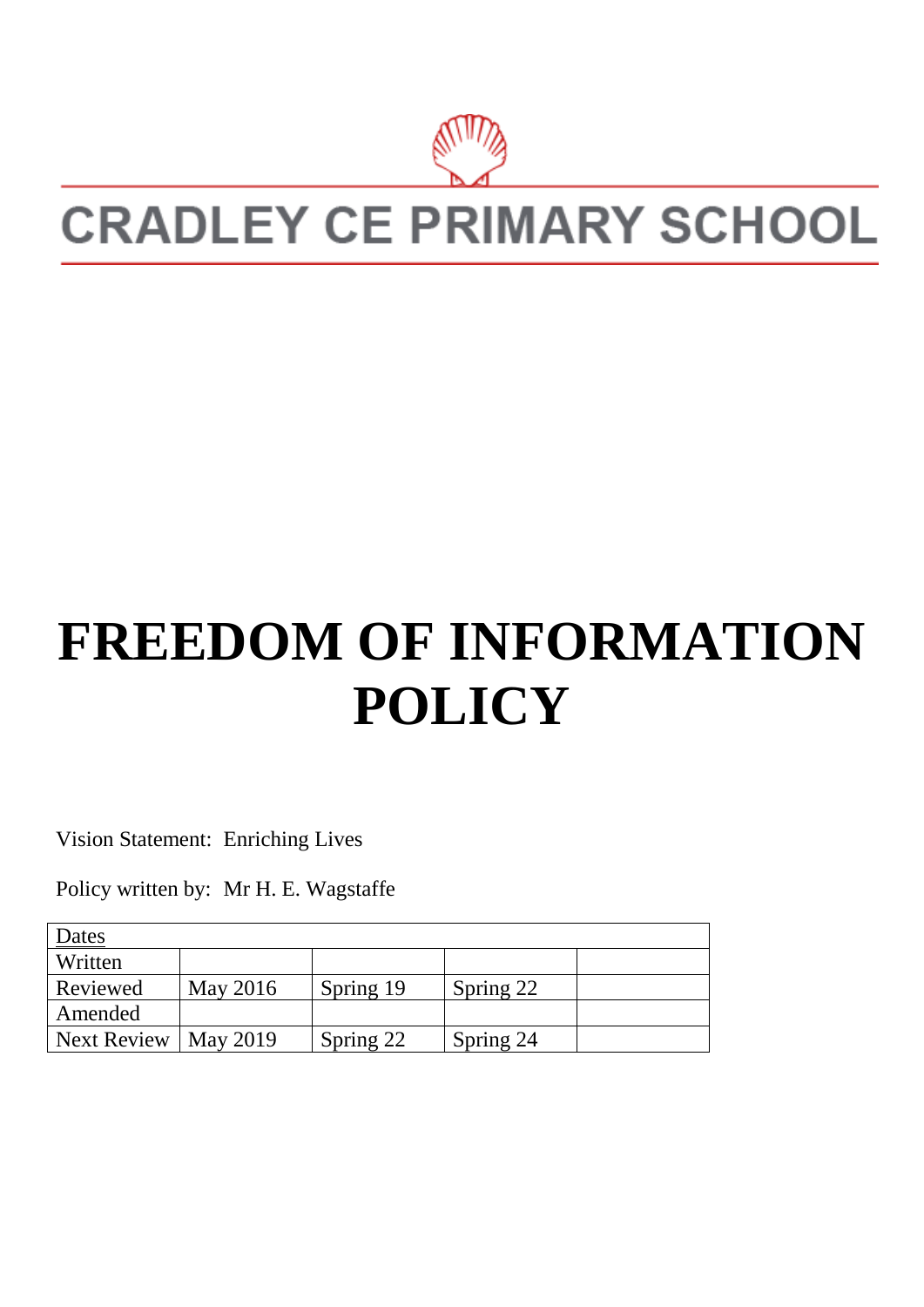# **CRADLEY C OF E VA PRIMARY SCHOOL**

### **THE SCHOOL'S PUBLICATION SCHEME ON INFORMATION AVAILABLE UNDER THE FREEDOM OF INFORMATION ACT 2000**

1, The governing body is responsible for maintenance of this scheme.

#### **2, Introduction: what a publication scheme is and why it has been developed**

- 2.1, One of the aims of the Freedom of Information Act 2000 (which is referred to as FOIA in the rest of this document) is that public authorities, including all maintained schools, should be clear and proactive about the information they will make public.
- 2.2, To do this we must produce a publication scheme setting out:
- The classes of information which we publish or intend to publish;
- The manner in which the information will be published; and
- Whether the information is available free of charge or on payment.
- 2.3, The scheme covers information already published and information which is to be published in the future. All information in our publication scheme is available in paper form.
- 2.4, Some information which we hold may not be made public, for example personal information.
- 2.5, This publication scheme conforms to the model scheme for schools approved by the Information Commissioner.

### **3, Aims and Objectives**

- 3.1, The school aims to:
- Create a stable, well-disciplined environment where the children are encouraged to live in harmony with, and to develop respect for, others and their surroundings
- Provide for all abilities and make every effort to extend each child to his or her fullest potential
- Help children to produce work of real quality and to allow them to take a pride in their efforts and achievements
- Encourage all children to acquire independence in all their activities so that they play an increasing part in self-discipline and self-organisation

and this publication scheme is a means of showing how we are pursuing these aims.

3.2, The school's motto is Enriching Lives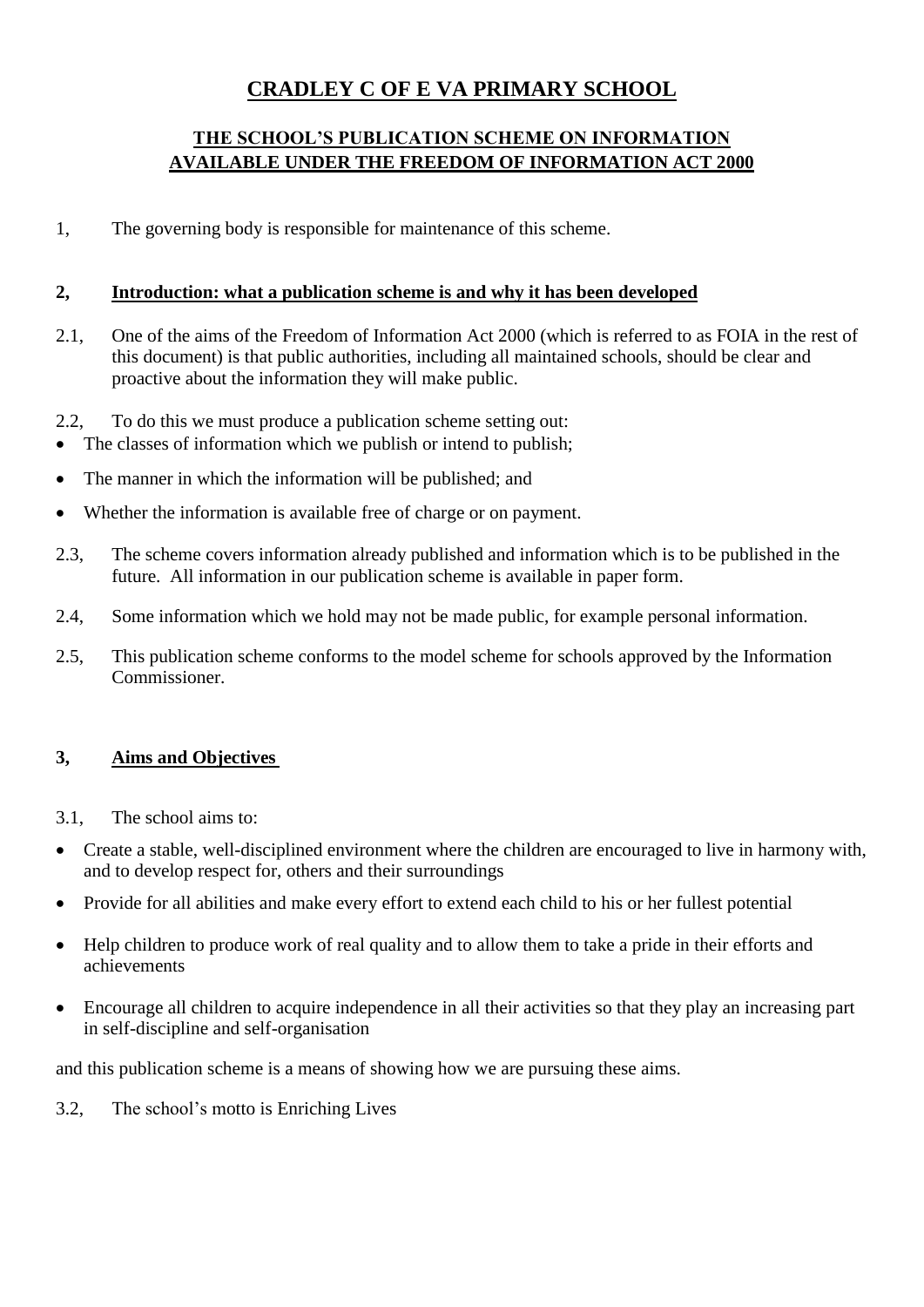### **4, Categories of information published**

- 4.1, The publication scheme guides you to information which we currently publish (or have recently published) or which we will publish in the future. This is split into categories of information known as 'classes'. These are contained in section 6 of this scheme.
- 4.2, The classes of information that we undertake to make available are organised into four broad topic areas:
	- School Prospectus information published in the school prospectus.
	- Governors' Documents information published in the Governors' Annual Report and in other governing body documents.
	- Pupils & Curriculum information about policies that relate to pupils and the school curriculum.
	- School Policies and other information related to the school information about policies that relate to the school in general.

#### **5, How to request information**

5.1, If you require a paper version of any of the documents within the scheme, please contact the school by telephone, email, fax or letter. Contact details are set out below.

Tel: 01886 880 315 Email: admin@cradley.hereford.sch.uk Fax: 01886 880 913 Contact Address: Cradley, Malvern, Worcs. WR13 5NG

- 5.2, To help us process your request quickly, please clearly mark any correspondence "PUBLICATION SCHEME REQUEST" (in CAPITALS please)
- 5.3, If the information you are looking for is not available via the scheme, you can still contact the school to ask if we have it.

### **6, Paying for information**

6.1, Single copies of information covered by this publication are provided free unless stated otherwise in section 6. If your request means that we have to do a lot of photocopying or printing, or pay a large postage charge, or is for a priced item such as some printed publications or videos we will let you know the cost before fulfilling your request. If there are no such special circumstances but there is a charge, this will be indicated by a £ sign in the description box.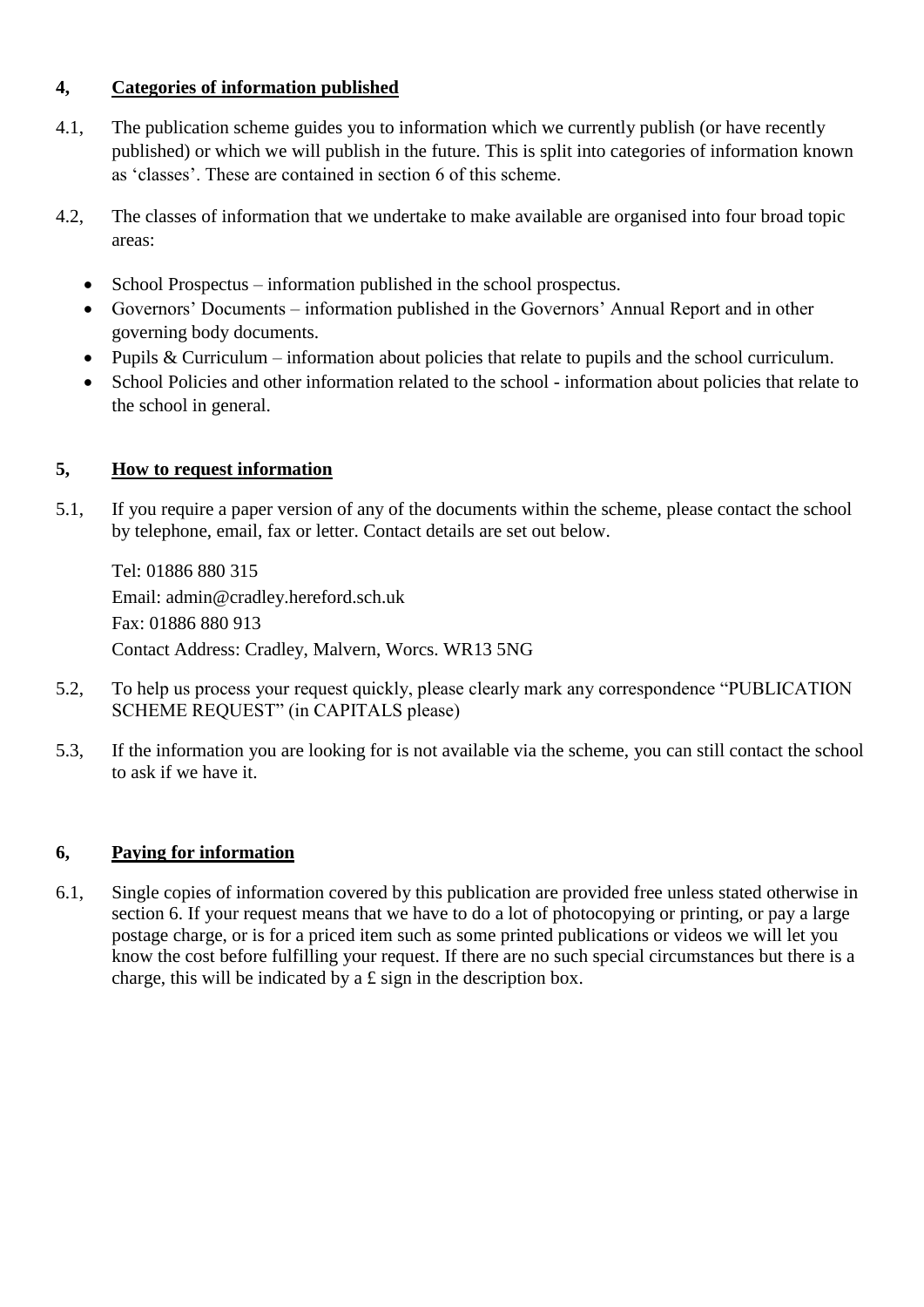## **7, Classes of Information Currently Published**

| <b>Class</b>      | <b>Description</b>                                                                                                                                                                                                                                                                                                                                                                                                                                                                                                                                                                                                                                                                                                                                                                                                                                                            |  |  |  |  |  |  |  |  |
|-------------------|-------------------------------------------------------------------------------------------------------------------------------------------------------------------------------------------------------------------------------------------------------------------------------------------------------------------------------------------------------------------------------------------------------------------------------------------------------------------------------------------------------------------------------------------------------------------------------------------------------------------------------------------------------------------------------------------------------------------------------------------------------------------------------------------------------------------------------------------------------------------------------|--|--|--|--|--|--|--|--|
| <b>School</b>     | The statutory contents of the school prospectus are as follows, (other items may be                                                                                                                                                                                                                                                                                                                                                                                                                                                                                                                                                                                                                                                                                                                                                                                           |  |  |  |  |  |  |  |  |
| <b>Prospectus</b> | included in the prospectus at the school's discretion):                                                                                                                                                                                                                                                                                                                                                                                                                                                                                                                                                                                                                                                                                                                                                                                                                       |  |  |  |  |  |  |  |  |
|                   | the name, address and telephone number of the school, and the type of school<br>the names of the head teacher and chair of governors<br>information on the school policy on admissions<br>a statement of the school's ethos and values<br>details of any affiliations with a particular religion or religious denomination,<br>the religious education provided, parents' right to withdraw their child from religious<br>education and collective worship and the alternative provision for those pupils<br>information about the school's policy on providing for pupils with special<br>educational needs<br>number of pupils on roll and rates of pupils' authorised and unauthorised absences<br>National Curriculum assessment results for appropriate Key Stages, with national<br>summary figures<br>the arrangements for visits to the school by prospective parents |  |  |  |  |  |  |  |  |

**School Prospectus –** this section sets out information published in the school prospectus.

### **Information relating to the governing body.**

1

| Instrument of           | The name of the school<br>$\bullet$                                                    |
|-------------------------|----------------------------------------------------------------------------------------|
| Government              | The category of the school<br>$\bullet$                                                |
|                         | The name of the governing body<br>$\bullet$                                            |
|                         | The manner in which the governing body is constituted<br>$\bullet$                     |
|                         | The term of office of each category of governor is 4 years<br>$\bullet$                |
|                         | The name of any body entitled to appoint any category of governor<br>$\bullet$         |
|                         | Details of any trust<br>$\bullet$                                                      |
|                         | If the school has a religious character, a description of the ethos                    |
|                         | The date the instrument takes effect<br>$\bullet$                                      |
| Minutes <sup>1</sup> of | Agreed minutes of meetings of the governing body and its committees [current and last] |
| meeting of the          | full academic school year]                                                             |
| governing               |                                                                                        |
| body and its            |                                                                                        |
| committees              |                                                                                        |

**Pupils & Curriculum Policies -** This section gives access to information about policies that relate to pupils and the school curriculum.

| <b>Class</b>           | <b>Description</b>                                                                  |
|------------------------|-------------------------------------------------------------------------------------|
| Curriculum             | Statement on following the policy for the secular curriculum subjects and religious |
| Policy                 | education and schemes of work and syllabuses currently used by the school           |
| <b>SRE Policy</b>      | Statement of policy with regard to sex and relationship education                   |
| Special                | Information about the school's policy on providing for pupils with special          |
| <b>Education Needs</b> | educational needs                                                                   |
| Policy                 |                                                                                     |

 $1$  Some information may be confidential or otherwise exempt from the publication by law – we cannot therefore publish this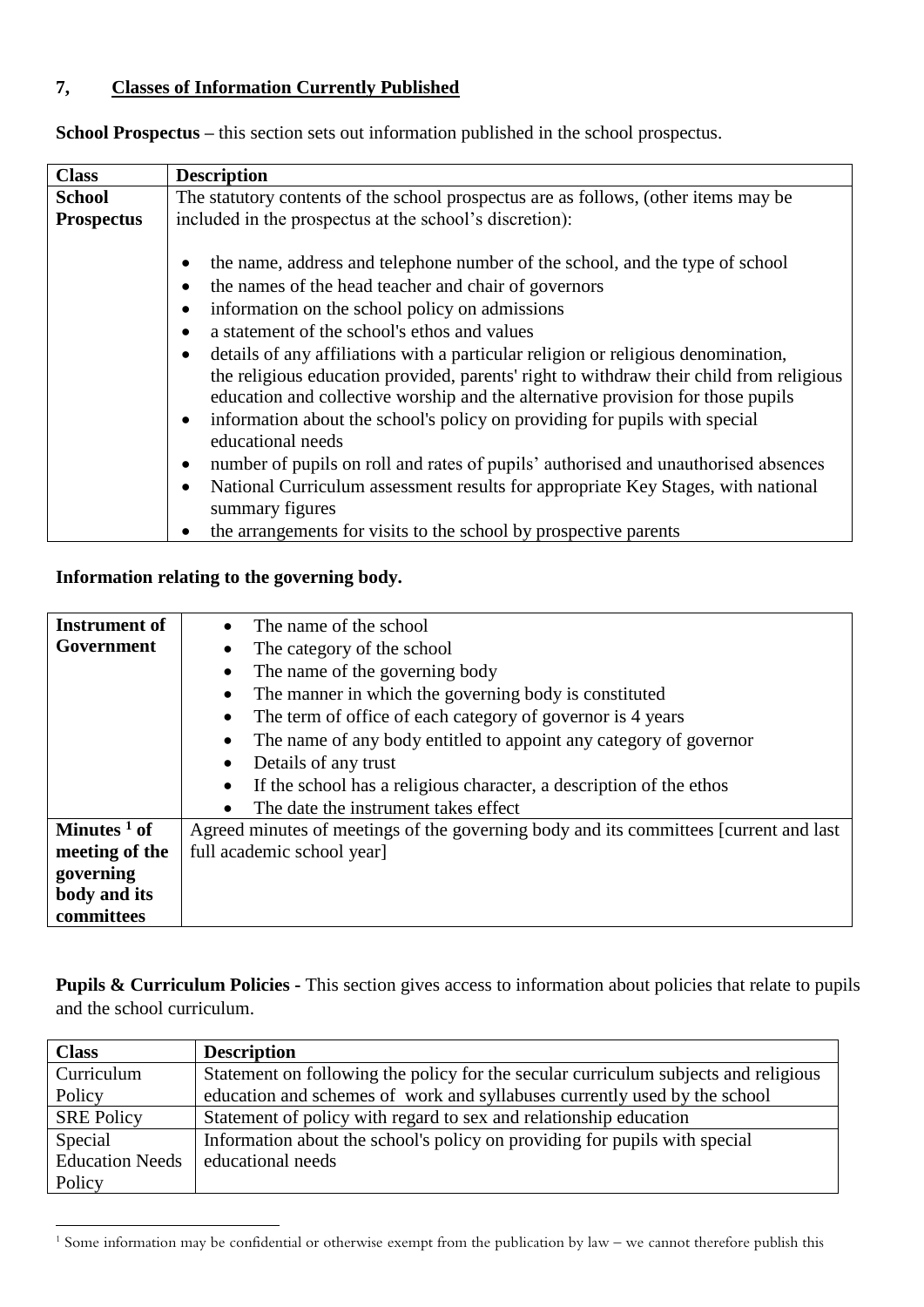| Accessibility    | Plan for increasing participation of disabled pupils in the school's curriculum,    |
|------------------|-------------------------------------------------------------------------------------|
| Plans            | improving the accessibility of the physical environment and improving delivery of   |
|                  | information to disabled pupils.                                                     |
| Equality         | Statement of policy for promoting equality.                                         |
| <b>Statement</b> |                                                                                     |
| Collective       | Statement of arrangements for the required daily act of collective worship          |
| Worship          |                                                                                     |
| Safeguarding     | Statement of policy for safeguarding and promoting welfare of pupils at the school. |
| Policy           |                                                                                     |
| Pupil Behaviour  | Statement of general principles on behaviour and discipline and of measures taken   |
|                  | by the head teacher to prevent bullying.                                            |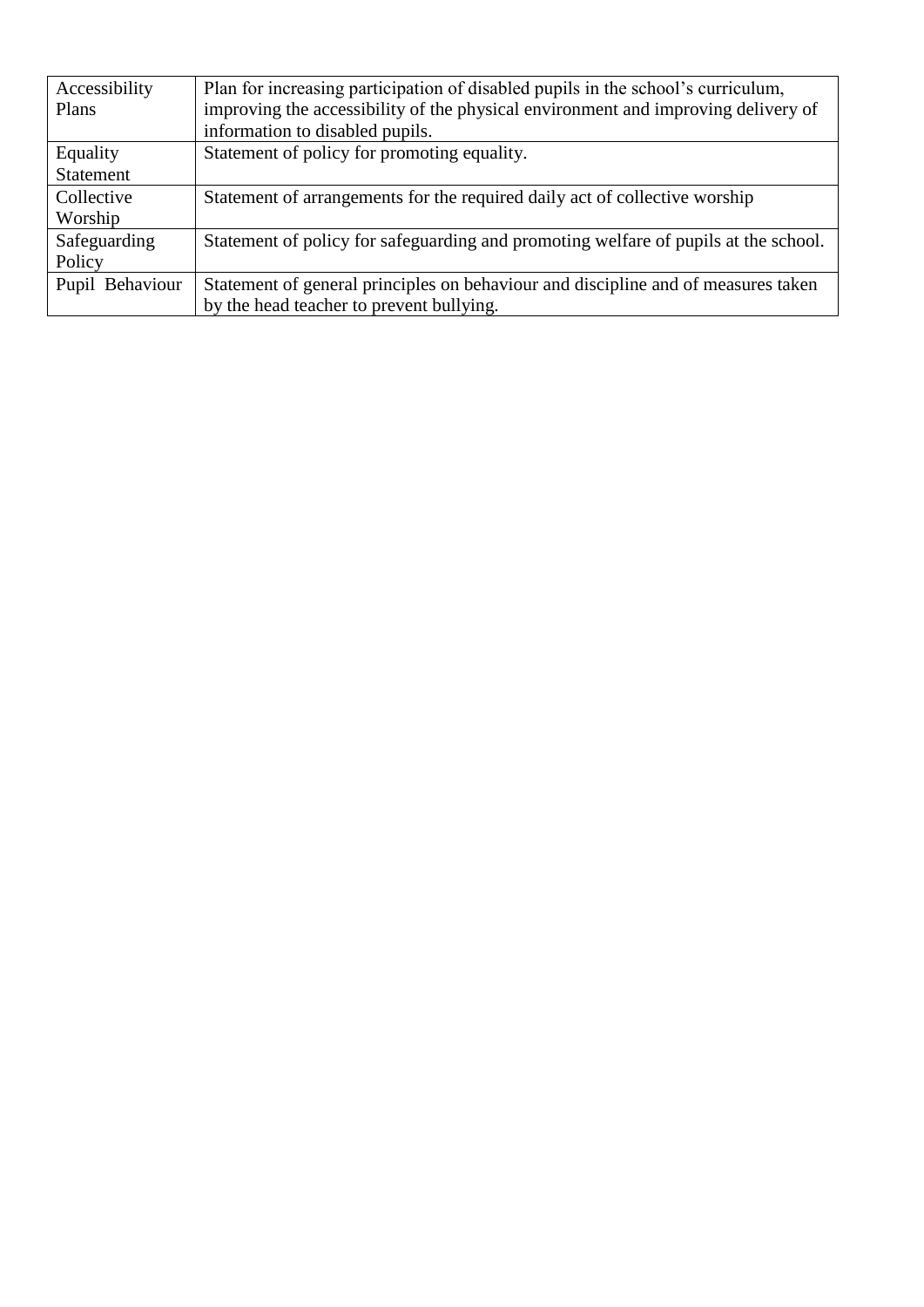**School Policies and other information related to the school -** This section gives access to information about policies that relate to the school in general.

| <b>Class</b>         | <b>Description</b>                                                                |
|----------------------|-----------------------------------------------------------------------------------|
| Published reports    | Published report of the last inspection of the school and the summary of the      |
| of Ofsted            | report and where appropriate inspection reports of religious education in those   |
| referring            | schools designated as having a religious character                                |
| expressly to the     |                                                                                   |
| school               |                                                                                   |
| Charging and         | A statement of the school's policy with respect to charges and remissions for any |
| Remissions           | optional extra or board and lodging for which charges are permitted, for example  |
| Policies             | school publications, music tuition, trips                                         |
| School session       | Details of school session and dates of school terms and holidays                  |
| times and term       |                                                                                   |
| dates                |                                                                                   |
| Health and           | Statement of general policy with respect to health and safety at work of          |
| <b>Safety Policy</b> | employees (and others) and the organisation and arrangements for carrying out     |
| and risk             | the policy                                                                        |
| assessment           |                                                                                   |
| Complaints           | Statement of procedures for dealing with complaints                               |
| procedure            |                                                                                   |
| Performance          | Statement of procedures adopted by the governing body relating to the             |
| Management of        | performance management of staff and the annual report of the head teacher on the  |
| Staff                | effectiveness of appraisal procedures                                             |
| Staff Conduct,       | Statement of procedure for regulating conduct and discipline of school staff and  |
| Discipline and       | procedures by which staff may seek redress for grievance                          |
| Grievance            |                                                                                   |
| Curriculum           | Any statutory instruments, departmental circulars and administrative memoranda    |
| circulars and        | sent by the Department of Education and Skills to the head teacher or governing   |
| statutory            | body relating to the curriculum                                                   |
| instruments          |                                                                                   |
| Annex A - Other      | Annex A provides a list of other documents that are held by the school and are    |
| documents            | available on request                                                              |

### **Feedback and Complaints**

We welcome any comments or suggestions you may have about the scheme. If you want to make any comments about this publication scheme or if you require further assistance or wish to make a complaint then initially this should be addressed to the Headteacher at the school

If you are not satisfied with the assistance that you get or if we have not been able to resolve your complaint and you feel that a formal complaint needs to be made then this should be addressed to the Information Commissioner's Office. This is the organisation that ensures compliance with the Freedom of Information Act 2000 and that deals with formal complaints. They can be contacted at:

Information Commissioner, Wycliffe House, Water Lane, Wilmslow, Cheshire, SK9 5AF

or

### **Enquiry/Information Line: 01625 545 700**

**E Mail: [publications@ic-foi.demon.co.uk.](mailto:publications@ic-foi.demonco.uk) Website : [www.informationcommissioner.gov.uk](http://www.informationcommissioner.gov.uk/)**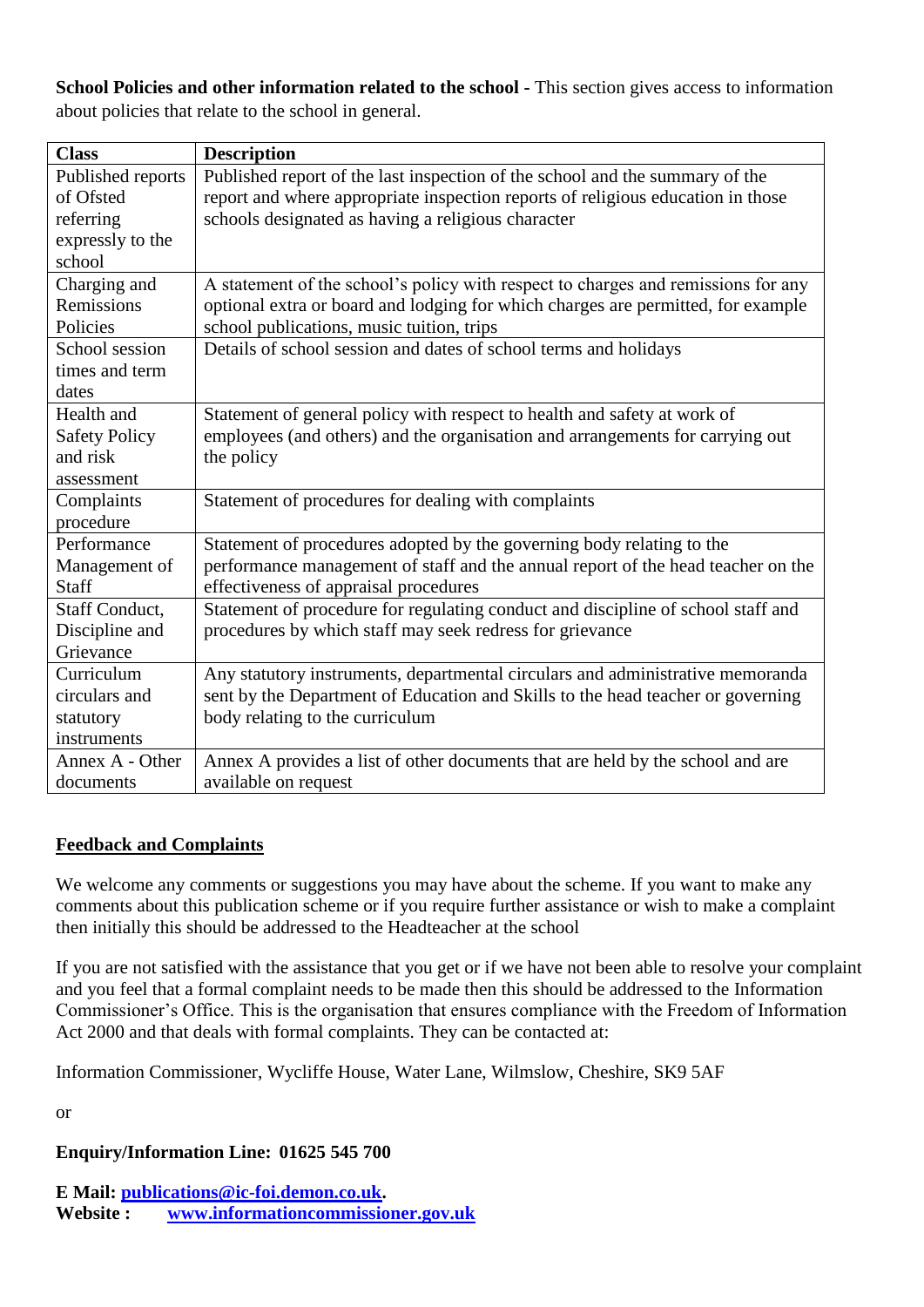#### **The purpose of the retention schedule**

Under the Freedom of Information Act 2000, schools are required to maintain a retention schedule listing the record series which the school creates in the course of its business. The retention schedule lays down the length of time which the record needs to be retained and the action which should be taken when it is of no further administrative use.

Members of staff are expected to manage their current record keeping systems using the retention schedule and to take account of the different kinds of retention periods when they are creating new record keeping systems.

The retention schedule refers to all information, regardless of the media in which they are stored.

#### **Benefits of a retention schedule**

There are a number of benefits which arise from the use of a complete retention schedule:

- Managing records against the retention schedule is deemed to be "normal" processing" under the Data Protection Act 1998 and the Freedom of Information Act 2000. Provided members of staff are managing record series using the retention schedule they can not be found guilty of unauthorised tampering with files once a freedom of information request or a data subject access request has been made.
- Members of staff can be confident about destroving information at the appropriate time.
- Information which is subject to Freedom of Information and Data Protection legislation will be available when required.
- The school is not maintaining and storing information unnecessarily.

#### **Maintaining and amending the retention schedule**

Where appropriate the retention schedule should be reviewed and amended to include any new record series created and remove any obsolete record series.

#### **What to do with records once they have reached the end of their administrative life**

#### **Destruction of records**

Where records have been identified for destruction they should be disposed of in an appropriate way. All records containing personal information, or sensitive policy information should be shredded before disposal (if possible). Any other records should be bundled up and disposed of to a waste paper merchant or disposed of in other appropriate ways.

The Freedom of Information Act 2000 requires the school to maintain a list of records which have been destroyed and who authorised their destruction. Members of staff should record at least:

- File reference (or other unique identifier):
- File title (or brief description);
- No of files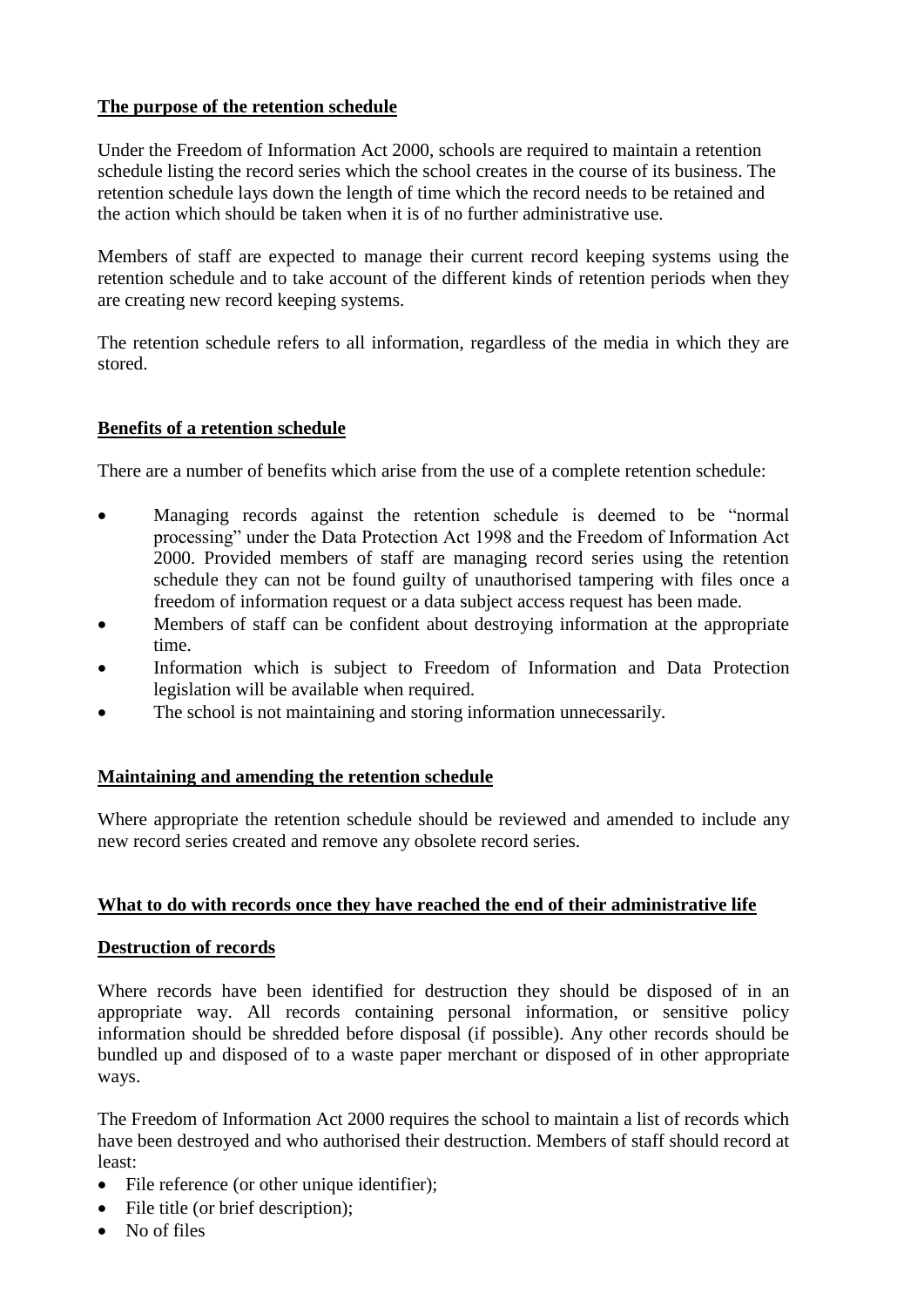• The name of the authorising officer

This could be kept in an Excel spreadsheet or other database format.

#### **Transfer of records to the Archives**

Where records have been identified as being worthy of permanent preservation, arrangements should be made to transfer the records to the Archives. A list of the records sent to the archives should be created to include the information above. [insert contact details here]

#### **Transfer of information to other media**

Where lengthy retention periods have been allocated to records, members of staff may wish to consider converting paper records to other media such as microform or digital media. The lifespan of the media and the ability to migrate data where necessary should always be considered.

#### **Useful Contacts**

[insert useful contacts here]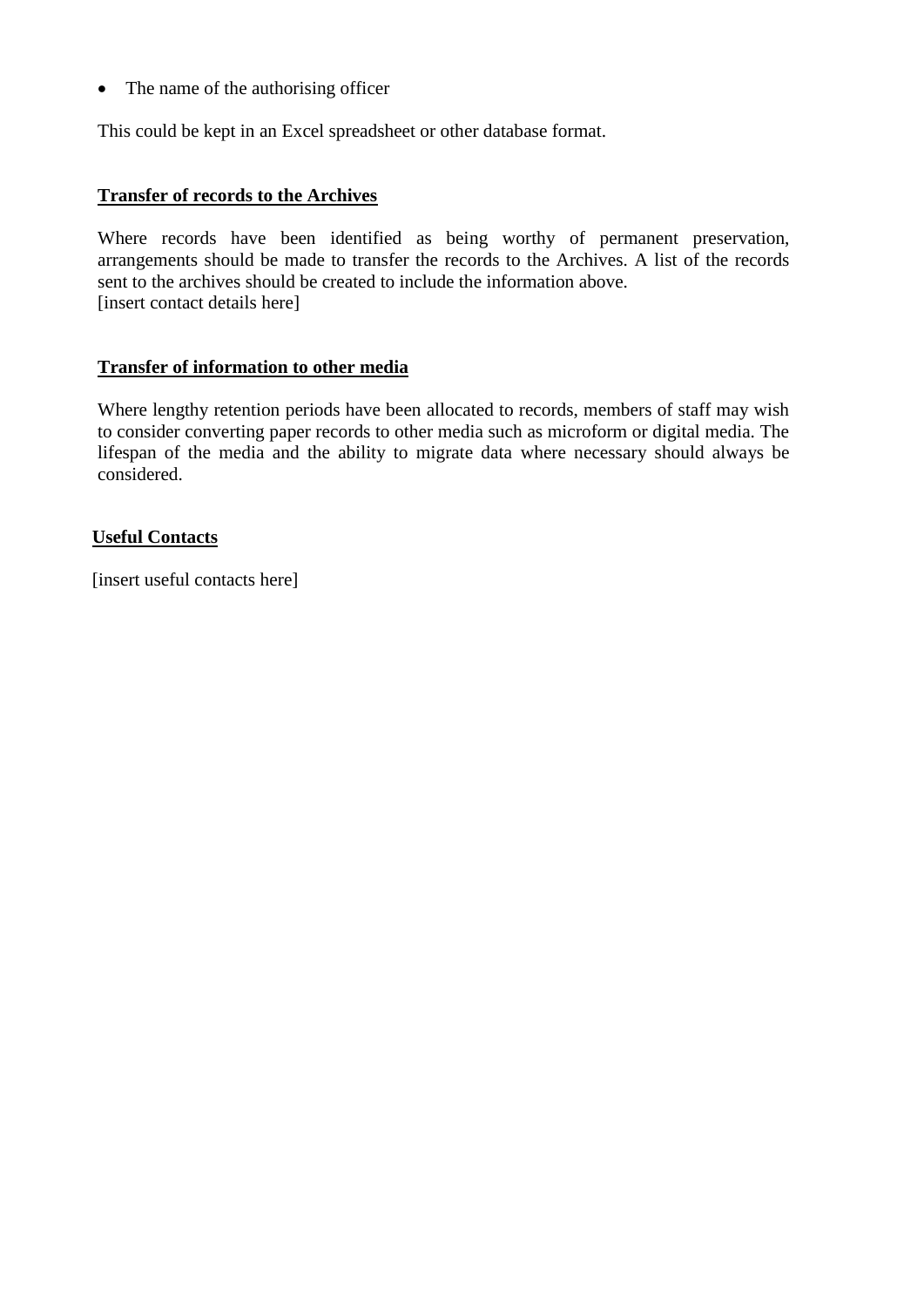#### **Child Protection**

 $\overline{a}$ 

**The retention and use of records relating to child protection matters concerning pupils, and child protection allegations against staff requires specific guidance in this schedule. This will be subject to update following implementation of the recommendations by Sir Michael Bichard.**

| <b>Basic file description</b>                                                                                              | <b>Data</b><br><b>Prot</b><br><b>Issues</b> | <b>Statutory Provisions</b>                                                                                                                                                                                                                                  | <b>Retention Period</b><br>[operational]                                                                              |              | Action at the end of the administrative life of the record                                                                                                                                                                                                                                                                                                                                                                                                                                                                                                                                                                                                                                                                               |
|----------------------------------------------------------------------------------------------------------------------------|---------------------------------------------|--------------------------------------------------------------------------------------------------------------------------------------------------------------------------------------------------------------------------------------------------------------|-----------------------------------------------------------------------------------------------------------------------|--------------|------------------------------------------------------------------------------------------------------------------------------------------------------------------------------------------------------------------------------------------------------------------------------------------------------------------------------------------------------------------------------------------------------------------------------------------------------------------------------------------------------------------------------------------------------------------------------------------------------------------------------------------------------------------------------------------------------------------------------------------|
| <b>Child Protection files</b>                                                                                              | Yes                                         | Education Act 2002, s175,<br>related guidance<br>"Safeguarding Children in<br>Education", September 2004                                                                                                                                                     | $DOB + 25 \text{ years}^2$                                                                                            | <b>SHRED</b> | Child Protection information must be copied and<br>sent under separate cover to new school/college<br>whilst the child is still under 18 (i.e. the<br>information does not need to be sent to a<br>university for example)<br>Where a child is removed from roll to be educated<br>at home, the file should be copied to the Local<br><b>Education Authority.</b>                                                                                                                                                                                                                                                                                                                                                                        |
| Allegation of a child<br>protection nature against a<br>member of staff, including<br>where the allegation is<br>unfounded | Yes                                         | <b>Employment Practices Code:</b><br><b>Supplementary Guidance</b><br>2.13.1 (Records of<br>Disciplinary and Grievance)<br><b>Education Act 2002</b><br>guidance "Dealing with<br>Allegations of Abuse against<br>Teachers and Other Staff"<br>November 2005 | Until the person's<br>normal retirement<br>age, or 10 years<br>from the date of<br>the allegation if<br>that's longer | <b>SHRED</b> | <b>Employment Practices Code: Supplementary</b><br>Guidance 2.13.1 (Records of Disciplinary and<br>Grievance<br>"Records of allegations about workers who have<br>been investigated and found to be without<br>substance should not normally be retained once an<br>investigation has been completed. There are some<br>exceptions to this where for its own protection the<br>employer has to keep a limited record that an<br>allegation was received and investigated, for<br>example, where the allegation relates to abuse and<br>the worker is employed to work with children or<br>other vulnerable individuals".<br>Summary record to be retained on confidential<br>personnel file, and a copy given to the person<br>concerned |

<sup>&</sup>lt;sup>2</sup> This amendment has been made in consultation with the Safeguarding Children Group.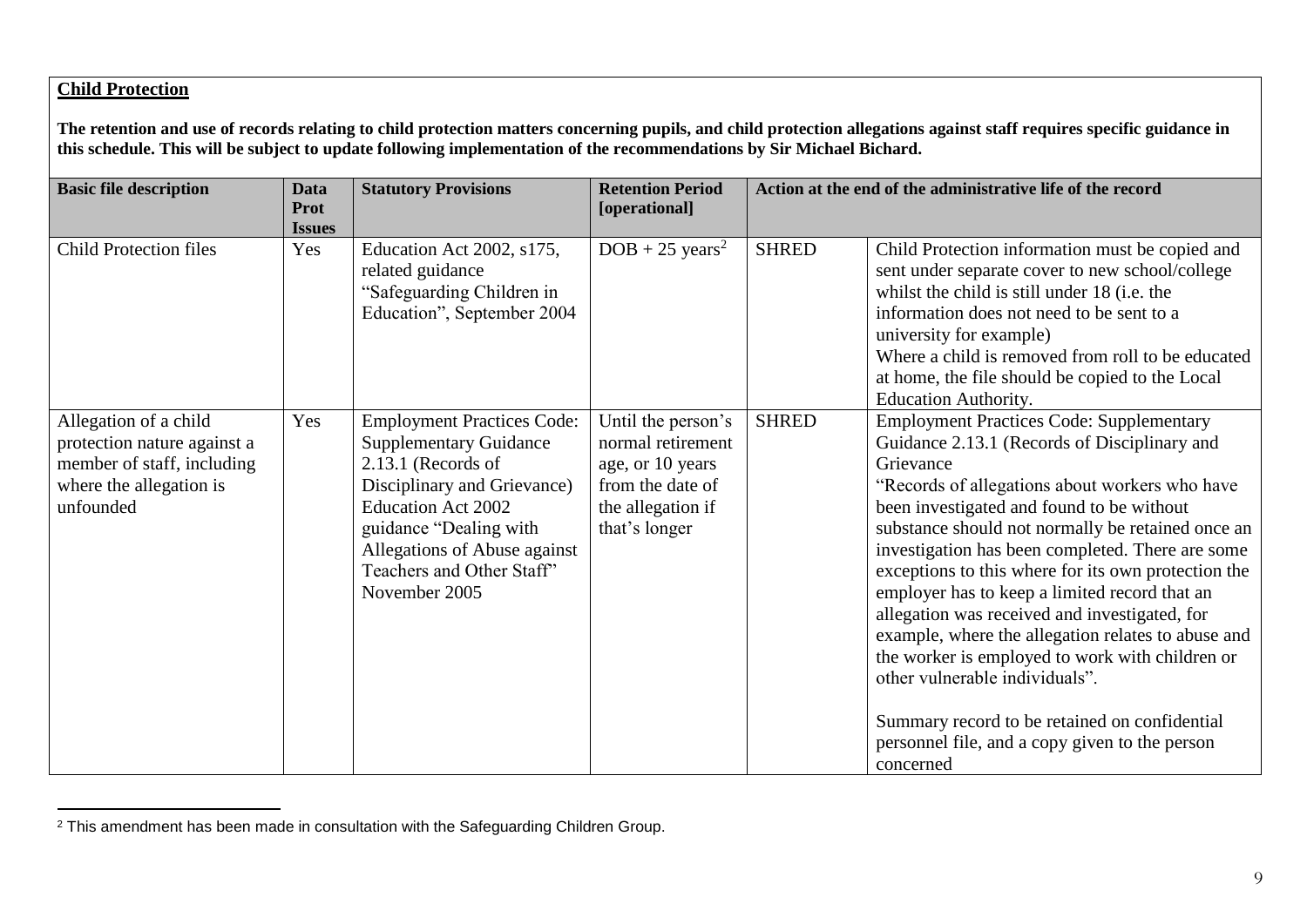| <b>Governors</b>                      |                               |                             |                                          |                                                                                                                                        |                                                                                                                                    |  |  |
|---------------------------------------|-------------------------------|-----------------------------|------------------------------------------|----------------------------------------------------------------------------------------------------------------------------------------|------------------------------------------------------------------------------------------------------------------------------------|--|--|
| <b>Basic file description</b>         | Data<br>Prot<br><b>Issues</b> | <b>Statutory Provisions</b> | <b>Retention Period</b><br>[operational] | Action at the end of the administrative life of the record                                                                             |                                                                                                                                    |  |  |
| <b>Minutes</b>                        |                               |                             |                                          |                                                                                                                                        |                                                                                                                                    |  |  |
| Principal set (signed)                | N <sub>o</sub>                |                             | Permanent                                | Retain in school for 6 years<br>from date of meeting                                                                                   | <b>Transfer to Archives</b>                                                                                                        |  |  |
| <b>Inspection copies</b><br>$\bullet$ | N <sub>o</sub>                |                             | Date of meeting $+$<br>3 years           | <b>DESTROY</b><br>[If these minutes contain any<br>sensitive personal information<br>they should be shredded]                          |                                                                                                                                    |  |  |
| Agendas                               | N <sub>o</sub>                |                             | Date of meeting                          | <b>DESTROY</b>                                                                                                                         |                                                                                                                                    |  |  |
| Reports                               | N <sub>o</sub>                |                             | Date of report $+6$<br>years             | Retain in school for 6 years<br>from date of meeting                                                                                   | <b>Transfer to Archives</b><br>[The appropriate archivist will]<br>then take a sample for<br>permanent preservation]               |  |  |
| Annual Parents' meeting<br>papers     | N <sub>o</sub>                |                             | Date of meeting +<br>6 years             | Retain in school for 6 years<br>from date of meeting                                                                                   | <b>Transfer to Archives</b><br>[The appropriate archivist will<br>then take a sample for<br>permanent preservation]                |  |  |
| <b>Instruments of Government</b>      | N <sub>o</sub>                |                             | Permanent                                | Retain in school whilst school<br>is open                                                                                              | Transfer to Archives when the<br>school has closed                                                                                 |  |  |
| <b>Trusts and Endowments</b>          | N <sub>o</sub>                |                             | Permanent                                | Retain in school whilst<br>operationally required                                                                                      | <b>Transfer to Archives</b>                                                                                                        |  |  |
| <b>Action Plans</b>                   | N <sub>o</sub>                |                             | Date of action<br>$plan + 3 years$       | <b>DESTROY</b>                                                                                                                         | It may be appropriate to offer to<br>the Archives for a sample to be<br>taken if the school has been<br>through a difficult period |  |  |
| Policy documents                      | N <sub>o</sub>                |                             | Expiry of policy                         | Retain in school whilst policy is<br>operational (this includes if the<br>expired policy is part of a past<br>decision making process) | <b>Transfer to Archives</b><br>[The appropriate archivist will]<br>then take a sample for<br>permanent preservation]               |  |  |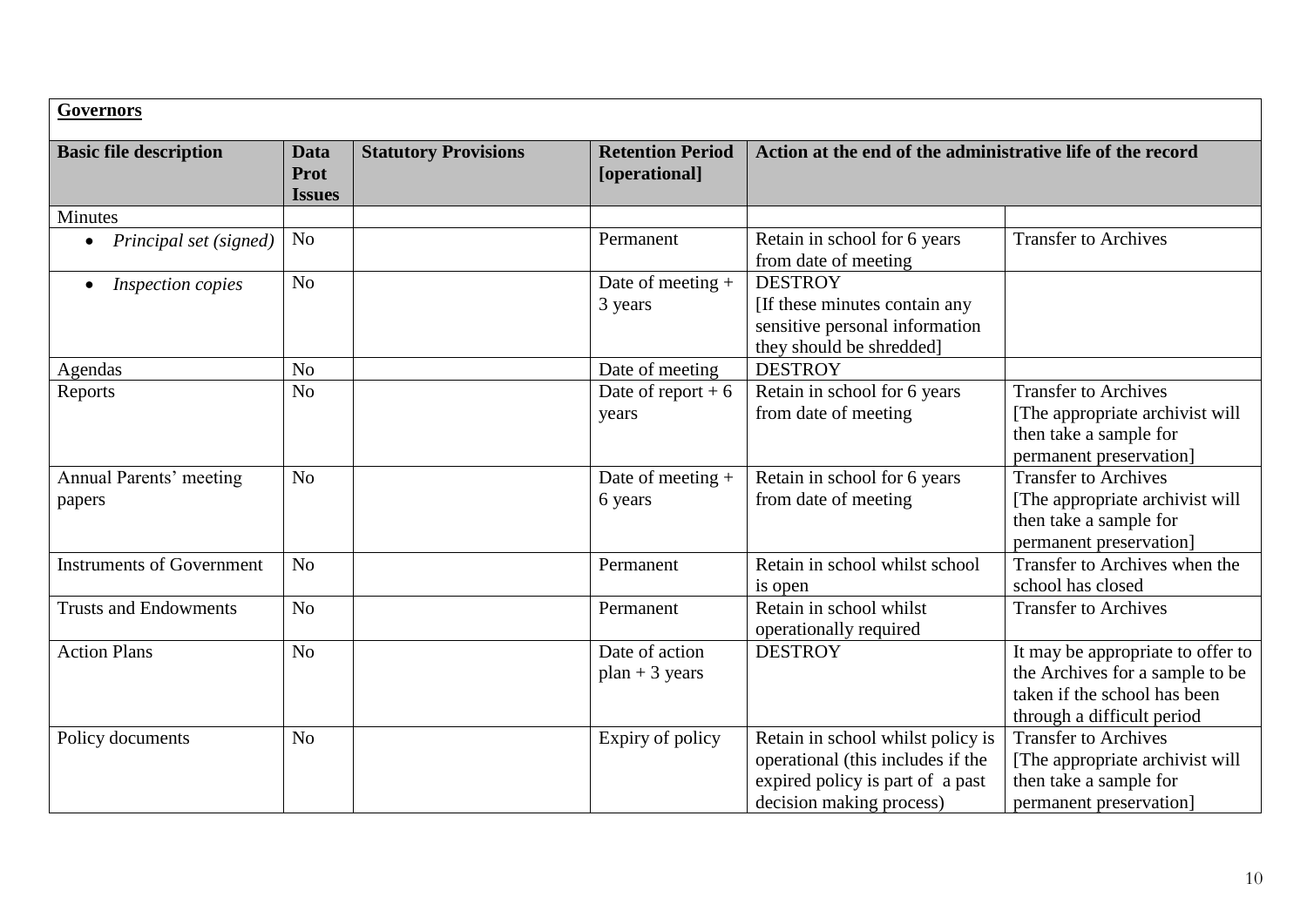| <b>Governors</b>                                                                      |                                      |                                                                                                       |                                                  |                                                                                                                                                                                                                                                                        |                                                                                                                      |  |  |
|---------------------------------------------------------------------------------------|--------------------------------------|-------------------------------------------------------------------------------------------------------|--------------------------------------------------|------------------------------------------------------------------------------------------------------------------------------------------------------------------------------------------------------------------------------------------------------------------------|----------------------------------------------------------------------------------------------------------------------|--|--|
| <b>Basic file description</b>                                                         | Data<br><b>Prot</b><br><b>Issues</b> | <b>Statutory Provisions</b>                                                                           | <b>Retention Period</b><br>[operational]         | Action at the end of the administrative life of the record                                                                                                                                                                                                             |                                                                                                                      |  |  |
| Complaints files                                                                      | Yes                                  |                                                                                                       | Date of resolution<br>of complaint $+6$<br>years | Retain in school for the first six<br>years<br>Review for further retention in<br>the case of contentious disputes<br>Destroy routine complaints<br><b>Complaints alleging possible</b><br>harm to a young person by a<br>member of staff are covered<br>in 6.1 above. |                                                                                                                      |  |  |
| Annual Reports required by<br>the Department for<br><b>Education and Skills</b>       | N <sub>o</sub>                       | Education (Governors'<br>Annual Reports) (England)<br>(Amendment) Regulations<br>2002.SI 2002 No 1171 | Date of report $+$<br>10 years                   |                                                                                                                                                                                                                                                                        | <b>Transfer to Archives</b><br>[The appropriate archivist will]<br>then take a sample for<br>permanent preservation] |  |  |
| Proposals for schools to<br>become, or be established as<br>Specialist Status schools | N <sub>o</sub>                       |                                                                                                       | Current year $+3$<br>years                       |                                                                                                                                                                                                                                                                        | <b>Transfer to Archives</b><br>[The appropriate archivist will]<br>then take a sample for<br>permanent preservation] |  |  |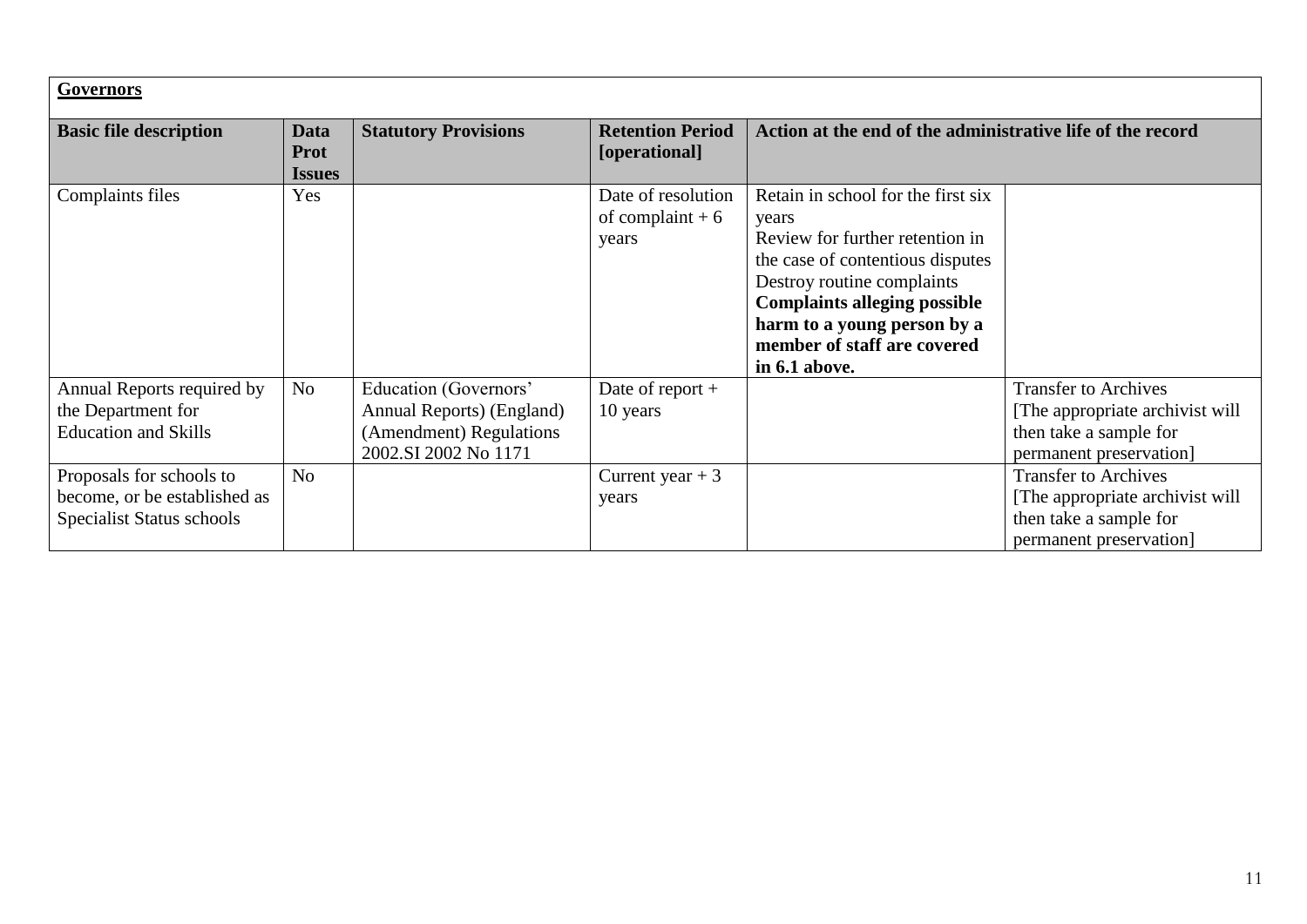| <b>Management</b>                                                                                                                                                                                                              |                               |                                       |                                               |                                                                                                |                                                                                                                      |  |  |
|--------------------------------------------------------------------------------------------------------------------------------------------------------------------------------------------------------------------------------|-------------------------------|---------------------------------------|-----------------------------------------------|------------------------------------------------------------------------------------------------|----------------------------------------------------------------------------------------------------------------------|--|--|
| <b>Basic file description</b>                                                                                                                                                                                                  | Data<br>Prot<br><b>Issues</b> | <b>Statutory</b><br><b>Provisions</b> | <b>Retention Period</b><br>[operational]      | Action at the end of the administrative life of the<br>record                                  |                                                                                                                      |  |  |
| Log Books<br>[Books where the Head-teacher or another<br>member of staff keeps of record of what happens<br>in the school, this may include details of events,<br>photographs and other information]                           | Yes <sup>3</sup>              |                                       | Date of last entry in<br>the book $+ 6$ years | Retain in the school for 6<br>years from the date of the<br>last entry.                        | <b>Transfer to the Archives</b>                                                                                      |  |  |
| Minutes of the Senior Management Team and<br>other internal administrative bodies                                                                                                                                              | Yes <sup>1</sup>              |                                       | Date of meeting $+5$<br>years                 | Retain in the school for 5<br>years from meeting                                               | <b>Transfer to Archives</b><br>[The appropriate archivist]<br>will then take a sample for<br>permanent preservation] |  |  |
| Reports made by the head teacher or the<br>management team                                                                                                                                                                     | Yes <sup>1</sup>              |                                       | Date of report $+3$<br>years                  | Retain in the school for 3<br>years from meeting                                               | <b>Transfer to Archives</b><br>[The appropriate archivist]<br>will then take a sample for<br>permanent preservation] |  |  |
| Records created by head teachers, deputy head<br>teachers, heads of year and other members of<br>staff with administrative responsibilities (except<br>child protection records which are dealt with in<br>section 6.1 above). | Yes <sup>1</sup>              |                                       | Closure of file $+6$<br>years                 | <b>DESTROY</b><br>If these records contain<br>sensitive information they<br>should be shredded |                                                                                                                      |  |  |
| Correspondence created by head teachers,<br>deputy head teachers, heads of year and other<br>members of staff with administrative<br>responsibilities                                                                          | N <sub>o</sub>                |                                       | Date of<br>$correspondence + 3$<br>years      | <b>DESTROY</b><br>If these records contain<br>sensitive information they<br>should be shredded |                                                                                                                      |  |  |
| Professional development plans                                                                                                                                                                                                 | Yes                           |                                       | Closure $+6$ years                            | <b>SHRED</b>                                                                                   |                                                                                                                      |  |  |
| School development plans                                                                                                                                                                                                       | N <sub>o</sub>                |                                       | Closure $+6$ years                            | Review                                                                                         | Offer to the Archives                                                                                                |  |  |

 $\overline{a}$  $3$  From January 1st 2005 subject access is permitted into unstructured filing systems and log books and other records created within the school containing details about the activities of individual pupils and members of staff will become subject to the Data Protection Act 1998.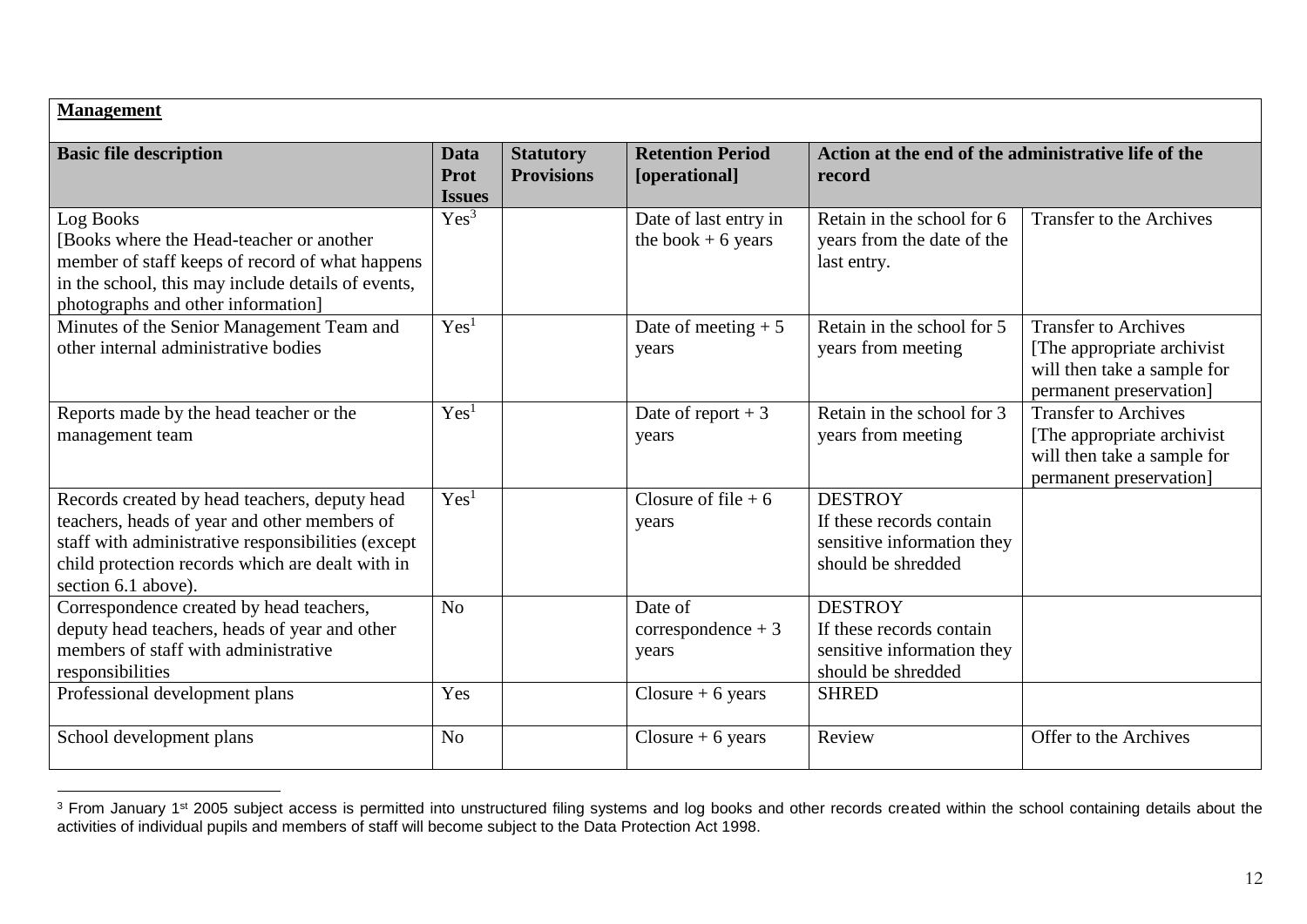| <b>Pupils</b>                 |                                             |                             |                                                                         |                                                                                                                                                                                                            |                             |  |
|-------------------------------|---------------------------------------------|-----------------------------|-------------------------------------------------------------------------|------------------------------------------------------------------------------------------------------------------------------------------------------------------------------------------------------------|-----------------------------|--|
| <b>Basic file description</b> | <b>Data</b><br><b>Prot</b><br><b>Issues</b> | <b>Statutory Provisions</b> | <b>Retention Period</b><br>[operational]                                | Action at the end of the administrative life of the record                                                                                                                                                 |                             |  |
| <b>Admission Registers</b>    | Yes                                         |                             | Date of last entry in the<br>book (or file) $+6$ years                  | Retain in the school for 6 years from<br>the date of the last entry.                                                                                                                                       | Transfer to the<br>Archives |  |
| Attendance registers          | Yes                                         |                             | Date of register $+3$ years                                             | <b>DESTROY</b><br>[If these records are retained<br>electronically any back up copies<br>should be destroyed at the same<br>time]                                                                          |                             |  |
| Pupil record cards            | Yes                                         |                             |                                                                         |                                                                                                                                                                                                            |                             |  |
| Primary                       |                                             |                             | Retain for the time which<br>the pupil remains at the<br>primary school | Transfer to the secondary school (or<br>other primary school) when the child<br>leaves the school. In the case of<br>exclusion it may be appropriate to<br>transfer the record to the Behaviour<br>Service |                             |  |
| Secondary                     |                                             |                             | DOB of the pupil $+25$<br>years <sup>4</sup>                            | <b>SHRED</b>                                                                                                                                                                                               |                             |  |
| Pupil files                   | Yes                                         |                             |                                                                         |                                                                                                                                                                                                            |                             |  |
| Primary<br>$\bullet$          |                                             |                             | Retain for the time which<br>the pupil remains at the<br>primary school | Transfer to the secondary school (or<br>other primary school) when the child<br>leaves the school.<br>In the case of exclusion it may be<br>appropriate to transfer the record to<br>the Behaviour Service |                             |  |
| Secondary                     |                                             |                             | DOB of the pupil $+25$<br>years <sup>5</sup>                            | <b>SHRED</b>                                                                                                                                                                                               |                             |  |

 4 In the case of exclusion it may be appropriate to transfer the record to the Behaviour Service

<sup>5</sup> As above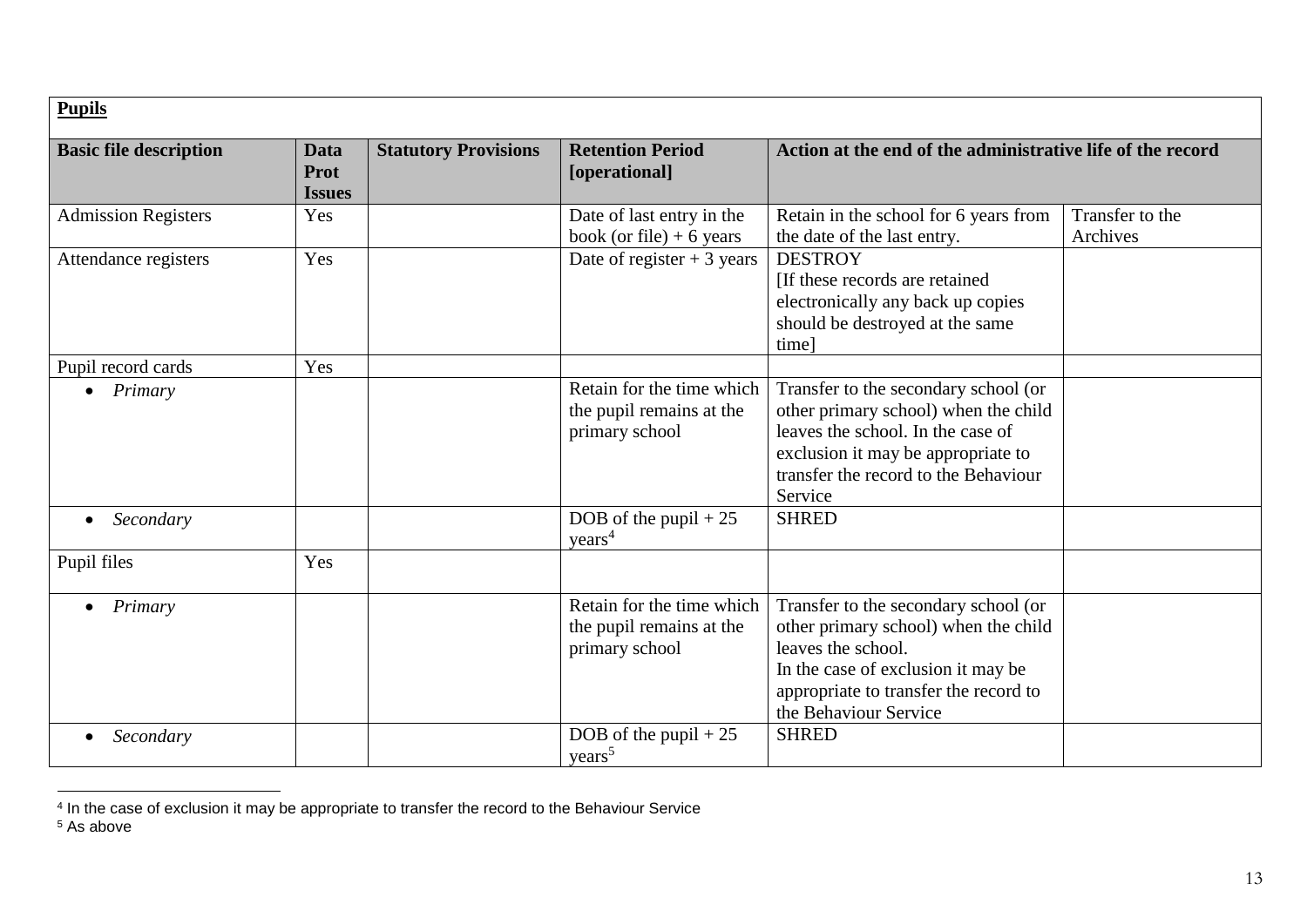| <b>Pupils</b>                                                                               |                                             |                                                                                 |                                             |                                                                                              |                                                                                                            |  |  |
|---------------------------------------------------------------------------------------------|---------------------------------------------|---------------------------------------------------------------------------------|---------------------------------------------|----------------------------------------------------------------------------------------------|------------------------------------------------------------------------------------------------------------|--|--|
| <b>Basic file description</b>                                                               | <b>Data</b><br><b>Prot</b><br><b>Issues</b> | <b>Statutory Provisions</b>                                                     | <b>Retention Period</b><br>[operational]    | Action at the end of the administrative life of the record                                   |                                                                                                            |  |  |
| <b>Special Educational Needs</b><br>files, reviews and Individual<br><b>Education Plans</b> | Yes                                         |                                                                                 | DOB of the pupil $+25$<br>year <sup>6</sup> | <b>SHRED</b>                                                                                 |                                                                                                            |  |  |
| Letters authorising absence                                                                 | No                                          |                                                                                 | Date of absence $+2$<br>vears               | <b>SHRED</b>                                                                                 |                                                                                                            |  |  |
| Absence books                                                                               |                                             |                                                                                 | Current year $+ 6$ years                    | <b>SHRED</b>                                                                                 |                                                                                                            |  |  |
| <b>Examination results</b>                                                                  | Yes                                         |                                                                                 |                                             |                                                                                              |                                                                                                            |  |  |
| $\bullet$ <i>Public</i>                                                                     | N <sub>o</sub>                              |                                                                                 | Year of examinations $+6$<br>years          | <b>DESTROY</b>                                                                               | Any certificates left<br>unclaimed should be<br>returned to the<br>appropriate<br><b>Examination Board</b> |  |  |
| Internal examination<br>$\bullet$<br>results                                                | Yes                                         |                                                                                 | Current year + 5 years <sup>7</sup>         | <b>DESTROY</b>                                                                               |                                                                                                            |  |  |
| Any other records created in<br>the course of contact with<br>pupils                        | Yes/N<br>$\mathbf{O}$                       |                                                                                 | Current year $+3$ years                     | Review at the end of 3 years and<br>either allocate a further retention<br>period or DESTROY |                                                                                                            |  |  |
| Statement maintained under<br>The Education Act 1996 -<br>Section 324                       | Yes                                         | <b>Special Educational</b><br>Needs and Disability<br>Act 2001 Section 1        | $DOB + 30 \text{ years}$                    | DESTROY unless legal action is<br>pending                                                    |                                                                                                            |  |  |
| Proposed statement or<br>amended statement                                                  | Yes                                         | Special Educational<br><b>Needs and Disability</b><br>Act 2001 Section 1        | $DOB + 30 \text{ years}$                    | DESTROY unless legal action is<br>pending                                                    |                                                                                                            |  |  |
| Advice and information to<br>parents regarding educational<br>needs                         | Yes                                         | <b>Special Educational</b><br><b>Needs and Disability</b><br>Act 2001 Section 2 | $Closure + 12 years$                        | DESTROY unless legal action is<br>pending                                                    |                                                                                                            |  |  |

 $\overline{a}$ 

 $^6$  As above<br><sup>7</sup> If these records are retained on the pupil file or in their National Record of Achievement they need only be kept for as long as operationally necessary.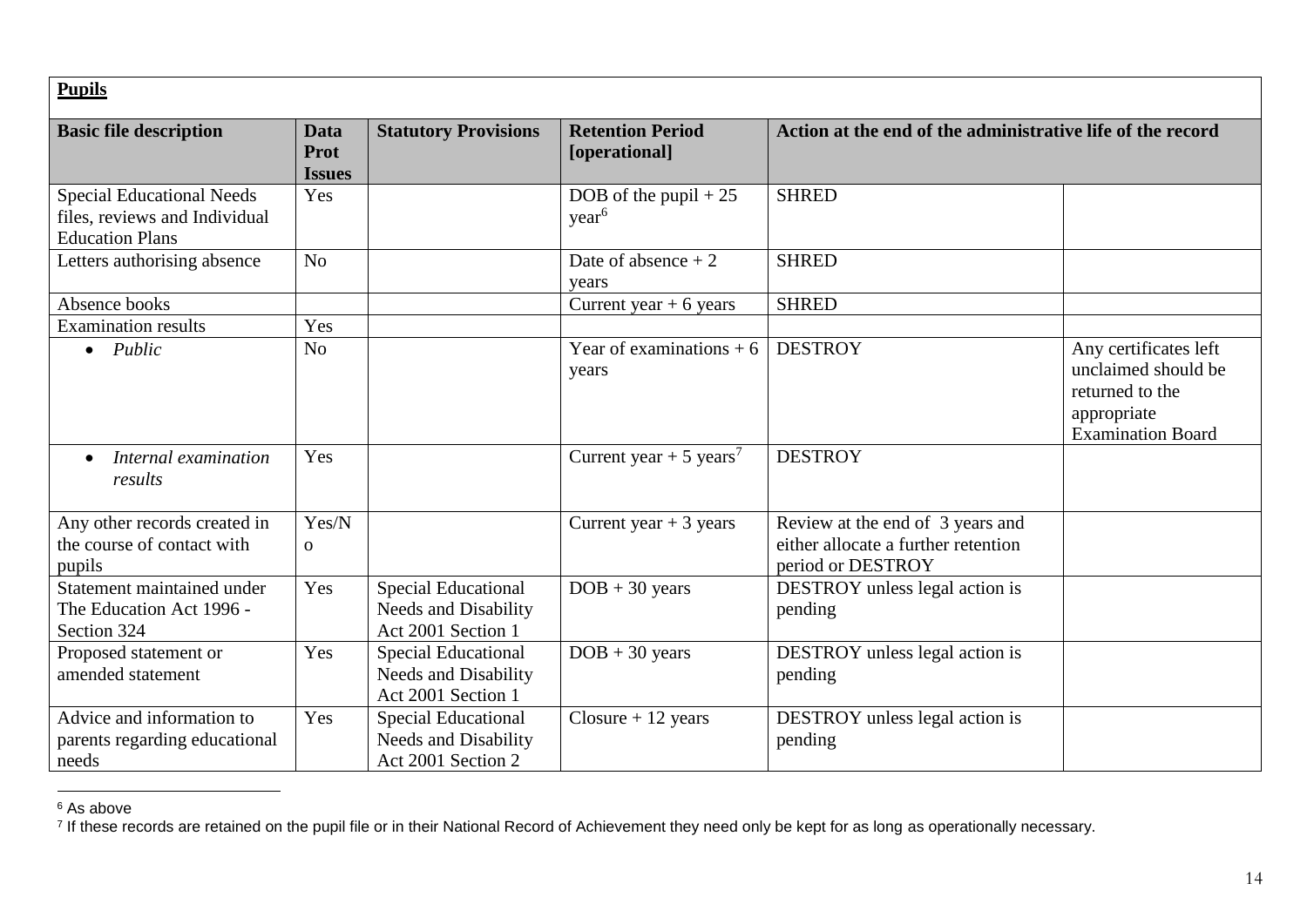| <b>Pupils</b>                 |                             |                             |                              |                                                            |  |
|-------------------------------|-----------------------------|-----------------------------|------------------------------|------------------------------------------------------------|--|
| <b>Basic file description</b> | Data                        | <b>Statutory Provisions</b> | <b>Retention Period</b>      | Action at the end of the administrative life of the record |  |
|                               | <b>Prot</b>                 |                             | [operational]                |                                                            |  |
|                               | <i><u><b>Issues</b></u></i> |                             |                              |                                                            |  |
| <b>Accessibility Strategy</b> | Yes                         | Special Educational         | $Closure + 12 \text{ years}$ | <b>DESTROY</b> unless legal action is                      |  |
|                               |                             | Needs and Disability        |                              | pending                                                    |  |
|                               |                             | Act 2001 Section 14         |                              |                                                            |  |
| Children SEN Files            | Yes                         |                             | Closure $+35$ years          | DESTROY unless legal action is                             |  |
|                               |                             |                             |                              | pending                                                    |  |

| <b>Curriculum</b>                |                                                    |                                       |                                          |                                                                                                                                   |  |  |
|----------------------------------|----------------------------------------------------|---------------------------------------|------------------------------------------|-----------------------------------------------------------------------------------------------------------------------------------|--|--|
| <b>Basic file</b><br>description | Data<br><b>Prot</b><br><i><u><b>Issues</b></u></i> | <b>Statutory</b><br><b>Provisions</b> | <b>Retention Period</b><br>[operational] | Action at the end of the administrative life of the record                                                                        |  |  |
| Curriculum<br>development        | N <sub>o</sub>                                     |                                       | Current year $+6$<br>years               | <b>DESTROY</b>                                                                                                                    |  |  |
| Curriculum returns               | N <sub>o</sub>                                     |                                       | Current year $+3$<br>years               | <b>DESTROY</b>                                                                                                                    |  |  |
| School syllabus                  | N <sub>o</sub>                                     |                                       | Current year $+1$<br>year                | It may be appropriate to review these records at the end of<br>each year and allocate a new retention period or<br><b>DESTROY</b> |  |  |
| Schemes of work                  | N <sub>o</sub>                                     |                                       | Current year $+1$<br>year                | It may be appropriate to review these records at the end of<br>each year and allocate a new retention period or<br><b>DESTROY</b> |  |  |
| Timetable                        | N <sub>0</sub>                                     |                                       | Current year $+1$<br>year                | It may be appropriate to review these records at the end of<br>each year and allocate a new retention period or<br><b>DESTROY</b> |  |  |
| Class record books               | N <sub>o</sub>                                     |                                       | Current year $+1$<br>year                | It may be appropriate to review these records at the end of<br>each year and allocate a new retention period or<br><b>DESTROY</b> |  |  |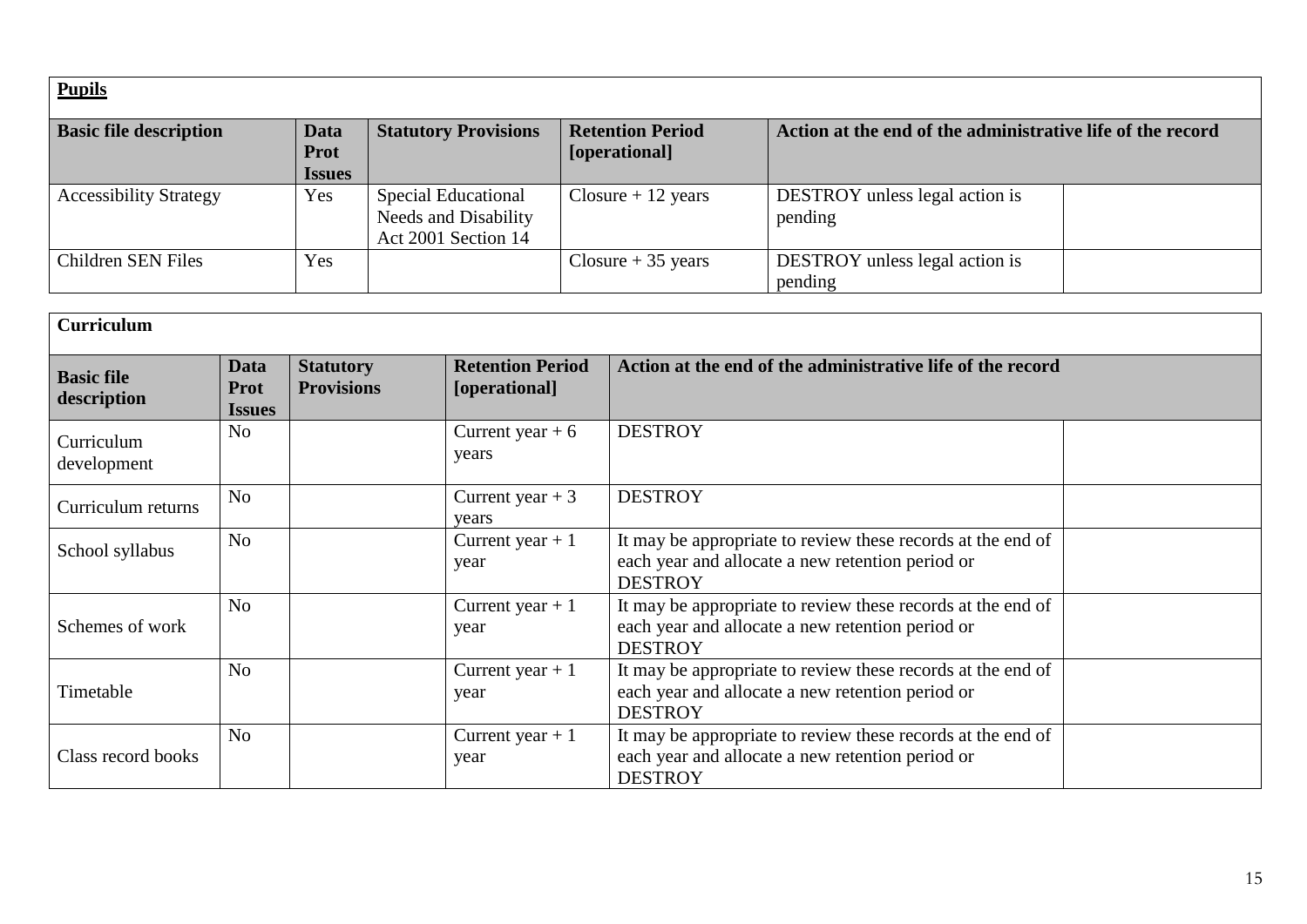| <b>Curriculum</b>                |                                             |                                       |                                          |                                                                                                                                   |  |
|----------------------------------|---------------------------------------------|---------------------------------------|------------------------------------------|-----------------------------------------------------------------------------------------------------------------------------------|--|
| <b>Basic file</b><br>description | <b>Data</b><br><b>Prot</b><br><b>Issues</b> | <b>Statutory</b><br><b>Provisions</b> | <b>Retention Period</b><br>[operational] | Action at the end of the administrative life of the record                                                                        |  |
| <b>Mark Books</b>                | N <sub>o</sub>                              |                                       | Current year $+1$<br>year                | It may be appropriate to review these records at the end of<br>each year and allocate a new retention period or<br><b>DESTROY</b> |  |
| Record of<br>homework set        | N <sub>o</sub>                              |                                       | Current year $+1$<br>year                | It may be appropriate to review these records at the end of<br>each year and allocate a new retention period or<br><b>DESTROY</b> |  |
| Pupils' work                     | No                                          |                                       | Current year $+1$<br>year                | It may be appropriate to review these records at the end of<br>each year and allocate a new retention period or<br><b>DESTROY</b> |  |
| <b>Examination results</b>       | Yes                                         |                                       | Current year $+6$<br>vears               | <b>DESTROY</b><br>[These records should be shredded]                                                                              |  |
| <b>SATS</b> records              | Yes                                         |                                       | Current year $+6$<br>vears               | <b>DESTROY</b><br>[These records should be shredded]                                                                              |  |
| PANDA reports                    | Yes                                         |                                       | Current year $+6$<br>years               | <b>DESTROY</b><br>[These records should be shredded]                                                                              |  |
| Value added records              | Yes                                         |                                       | Current year $+6$<br>years               | <b>DESTROY</b><br>[These records should be shredded]                                                                              |  |

| <b>Personnel</b>              |                                             |                                       |                                          |                                                            |  |
|-------------------------------|---------------------------------------------|---------------------------------------|------------------------------------------|------------------------------------------------------------|--|
| <b>Basic file description</b> | <b>Data</b><br><b>Prot</b><br><b>Issues</b> | <b>Statutory</b><br><b>Provisions</b> | <b>Retention Period</b><br>[operational] | Action at the end of the administrative life of the record |  |
| Timesheets, sick pay          | Yes                                         | Financial<br>Regulations              | Current year $+6$<br>vears               | <b>SHRED</b>                                               |  |
| <b>Staff Personal files</b>   | Yes                                         |                                       | Termination $+7$<br>years                | <b>SHRED</b>                                               |  |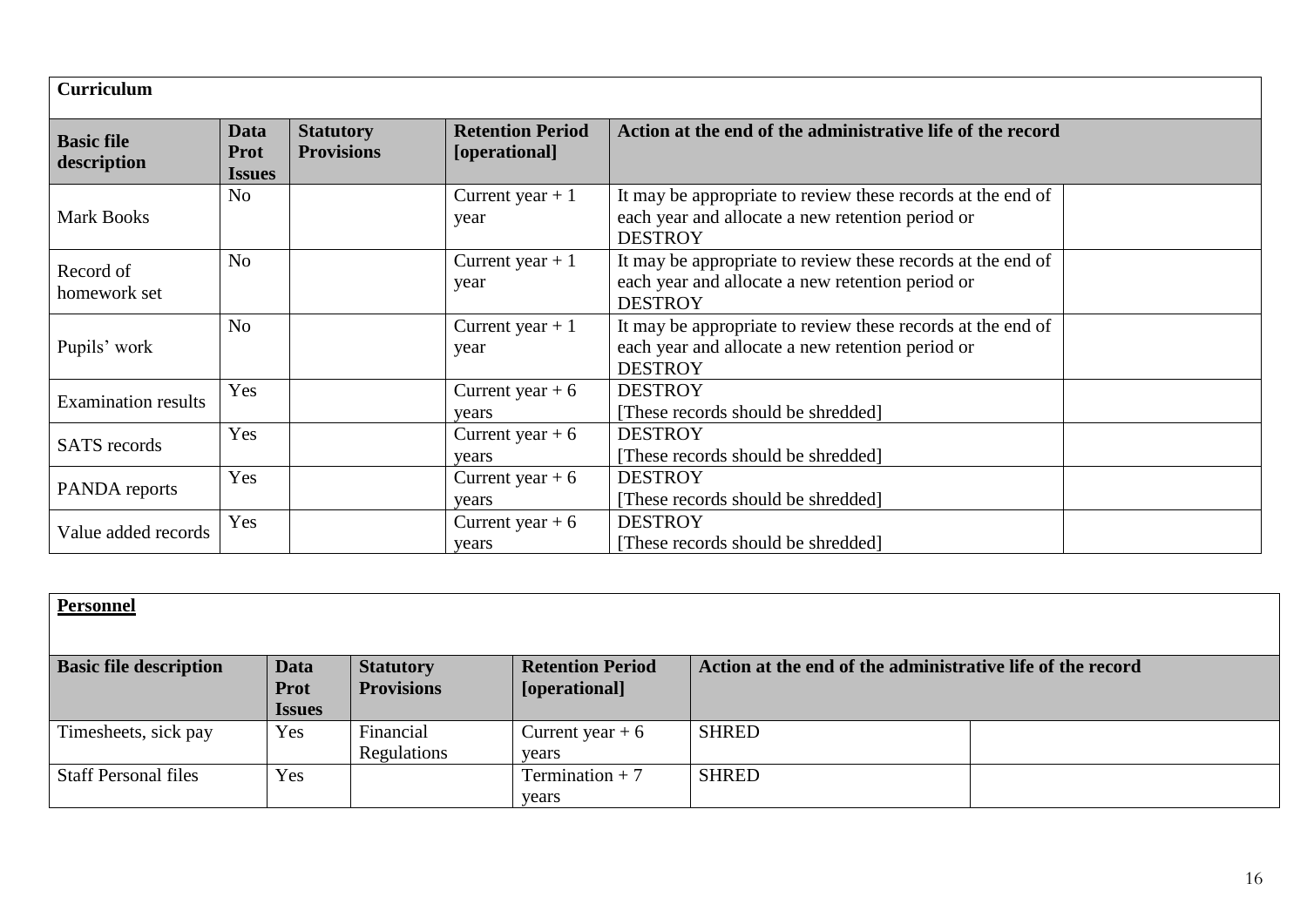| <b>Personnel</b>                                                                                                        |                                      |                                       |                                                                   |                                                                                           |                                                                                                                                         |
|-------------------------------------------------------------------------------------------------------------------------|--------------------------------------|---------------------------------------|-------------------------------------------------------------------|-------------------------------------------------------------------------------------------|-----------------------------------------------------------------------------------------------------------------------------------------|
| <b>Basic file description</b>                                                                                           | <b>Data</b><br>Prot<br><b>Issues</b> | <b>Statutory</b><br><b>Provisions</b> | <b>Retention Period</b><br>[operational]                          | Action at the end of the administrative life of the record                                |                                                                                                                                         |
| Interview notes and<br>recruitment records                                                                              | Yes                                  |                                       | Date of interview $+6$<br>months                                  | <b>SHRED</b>                                                                              |                                                                                                                                         |
| Pre-employment vetting<br>information (including<br>unsuccessful CRB checks)                                            | N <sub>o</sub>                       | CRB guidelines                        | Date of check $+6$<br>months                                      | <b>SHRED</b><br>[by the designates member of<br>staff]                                    | This information should be placed on<br>the personnel file if the applicant is<br>successful and managed according to<br>the guidelines |
| Disciplinary proceedings<br>for all matters except<br>those relating to child<br>protection issues (see 6.1)<br>above): | Yes                                  |                                       |                                                                   |                                                                                           |                                                                                                                                         |
| Oral warning<br>$\bullet$                                                                                               |                                      |                                       | Date of warning $+6$<br>months                                    | <b>SHRED</b><br>If this is placed on a personal file,<br>it must be weeded from the file. |                                                                                                                                         |
| written warning $-$<br>$\bullet$<br>level one                                                                           |                                      |                                       | Date of warning $+6$<br>months                                    | <b>SHRED</b><br>If this is placed on a personal file,<br>it must be weeded from the file. |                                                                                                                                         |
| written warning $-$<br>level two                                                                                        |                                      |                                       | Date of warning $+12$<br>months                                   | <b>SHRED</b><br>If this is placed on a personal file,<br>it must be weeded from the file. |                                                                                                                                         |
| final warning<br>$\bullet$                                                                                              |                                      |                                       | Date of warning $+18$<br>months                                   | <b>SHRED</b><br>If this is placed on a personal file,<br>it must be weeded from the file. |                                                                                                                                         |
| case not found<br>$\bullet$<br>(except child protection<br>allegations see section 6.1<br>above)                        |                                      |                                       | <b>DESTROY</b><br>immediately at the<br>conclusion of the<br>case |                                                                                           |                                                                                                                                         |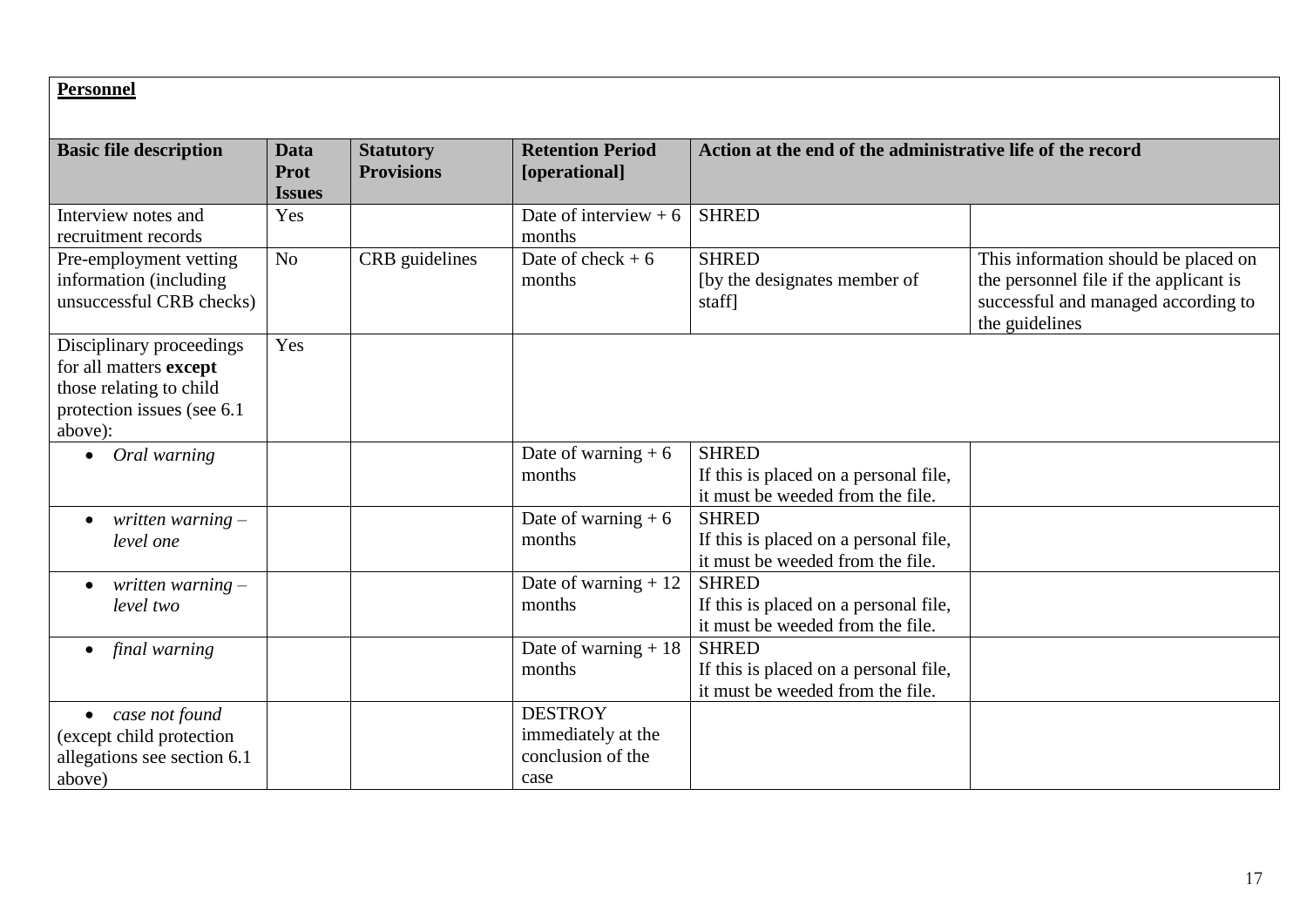#### **Personnel**

| <b>Basic file description</b>                                                                        | Data<br><b>Prot</b><br><b>Issues</b> | <b>Statutory</b><br><b>Provisions</b>                                                                                  | <b>Retention Period</b><br>[operational]  | Action at the end of the administrative life of the record                                                                                     |              |
|------------------------------------------------------------------------------------------------------|--------------------------------------|------------------------------------------------------------------------------------------------------------------------|-------------------------------------------|------------------------------------------------------------------------------------------------------------------------------------------------|--------------|
| Records relating to<br>accident/injury at work                                                       | Yes                                  |                                                                                                                        | Date of incident $+12$<br>years           | Review at the end of this period.<br>In the case of serious accidents a<br>further retention period will need<br>to be applied                 |              |
| Annual<br>appraisal/assessment<br>records                                                            | No                                   |                                                                                                                        | Current year $+5$<br>years                | <b>SHRED</b>                                                                                                                                   |              |
| Salary cards                                                                                         | Yes                                  |                                                                                                                        | Last date of<br>$employment + 6$<br>years | The information should be<br>transferred to the superannuation<br>department at the appropriate time<br>who will maintain the master<br>record | <b>SHRED</b> |
| Maternity pay records                                                                                | Yes                                  | Statutory<br><b>Maternity Pay</b><br>(General)<br>Regulations 1986<br>(SI 1986/1960),<br>revised 1999 (SI<br>1999/567) | Current year, $+3yrs$                     | <b>SHRED</b>                                                                                                                                   |              |
| Records held under<br><b>Retirement Benefits</b><br>Schemes (Information<br>Powers) Regulations 1995 | Yes                                  |                                                                                                                        | Last payment $+6$<br>years                | <b>SHRED</b>                                                                                                                                   |              |

| <b>Health and Safety</b>      |                     |                             |                                   |                                                            |
|-------------------------------|---------------------|-----------------------------|-----------------------------------|------------------------------------------------------------|
| <b>Basic file description</b> | Data<br><b>Prot</b> | <b>Statutory Provisions</b> | <b>Retention</b><br><b>Period</b> | Action at the end of the administrative life of the record |
|                               | <b>Issues</b>       |                             | [operational]                     |                                                            |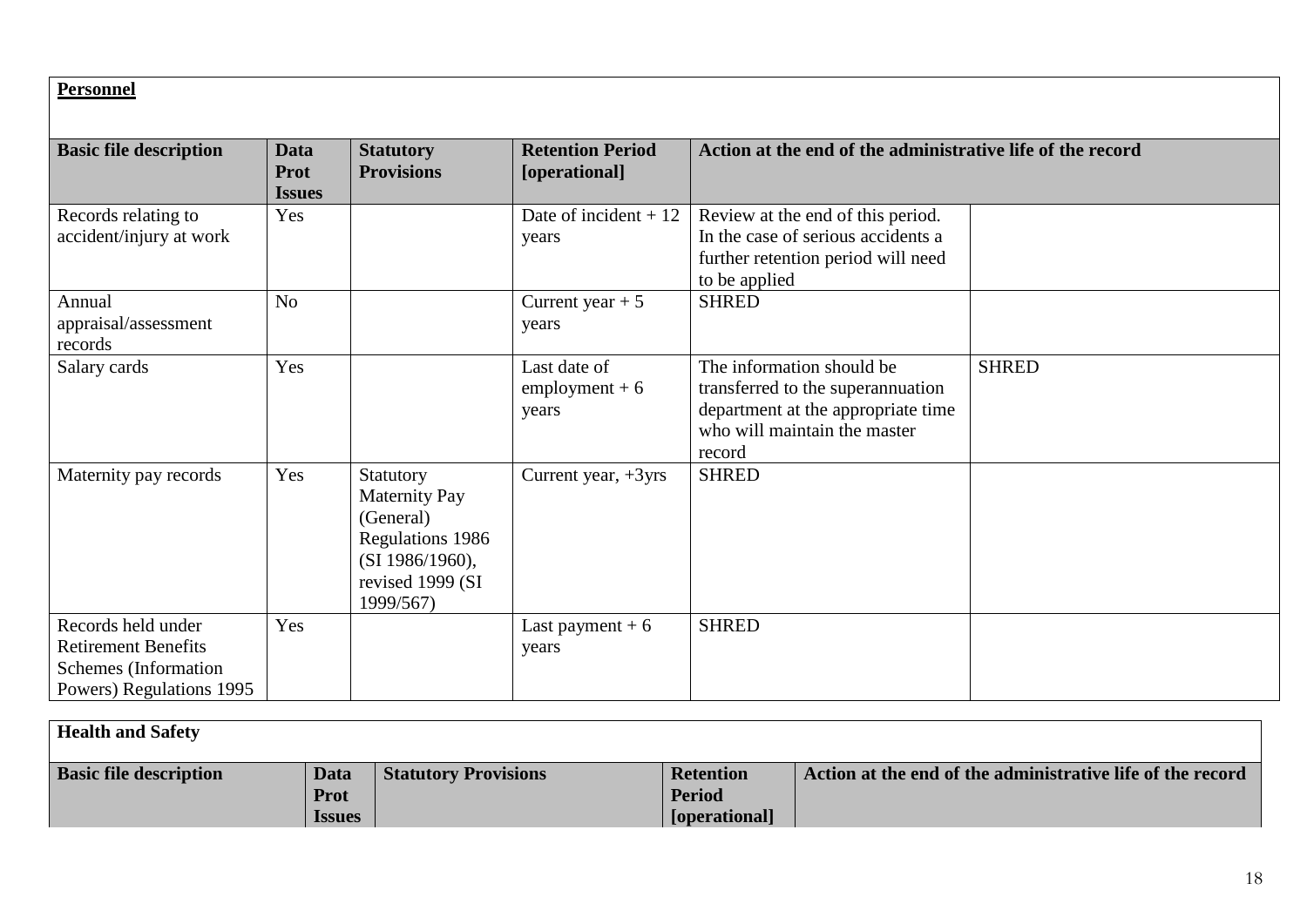| <b>Health and Safety</b>                   |                                      |                                                                                                                                                                 |                                                    |                                                                                        |  |  |  |
|--------------------------------------------|--------------------------------------|-----------------------------------------------------------------------------------------------------------------------------------------------------------------|----------------------------------------------------|----------------------------------------------------------------------------------------|--|--|--|
| <b>Basic file description</b>              | <b>Data</b><br>Prot<br><b>Issues</b> | <b>Statutory Provisions</b>                                                                                                                                     | <b>Retention</b><br><b>Period</b><br>[operational] | Action at the end of the administrative life of the record                             |  |  |  |
| <b>Accessibility Plans</b>                 |                                      | <b>Disability Discrimination Act</b>                                                                                                                            | Current year $+$<br>6 years                        | <b>DESTROY</b>                                                                         |  |  |  |
| <b>Accident Reporting</b>                  |                                      | Social Security (Claims and<br>Payments) Regulations 1979<br>Regulation 25. Social Security<br>Administration Act 1992 Section 8.<br><b>Limitation Act 1980</b> |                                                    |                                                                                        |  |  |  |
| <b>Adults</b> – Accident Book<br>$\bullet$ | Yes                                  |                                                                                                                                                                 | Last entry in<br>the accident<br>$book + 3 years$  | <b>SHRED</b>                                                                           |  |  |  |
| Adults - Internal<br>$\bullet$<br>Reports  | Yes                                  |                                                                                                                                                                 | Current year +<br>3 years                          | <b>SHRED</b>                                                                           |  |  |  |
| Children<br>$\bullet$                      | Yes                                  |                                                                                                                                                                 | $DOB + 25$<br>years <sup>8</sup>                   | <b>SHRED</b>                                                                           |  |  |  |
| <b>COSHH</b>                               |                                      |                                                                                                                                                                 | Current year $+$<br>10 years                       | Review<br>[where appropriate an<br>additional retention<br>period may be<br>allocated] |  |  |  |
| Incident reports                           | Yes                                  |                                                                                                                                                                 | Current year +<br>20 years                         | <b>SHRED</b>                                                                           |  |  |  |
| <b>Policy Statements</b>                   |                                      |                                                                                                                                                                 | Date of expiry<br>$+1$ year                        | <b>DESTROY</b>                                                                         |  |  |  |
| <b>Risk Assessments</b>                    |                                      |                                                                                                                                                                 | Date<br>assessment<br>superseded $+3$<br>years     | <b>DESTROY</b>                                                                         |  |  |  |

 $\overline{a}$ <sup>8</sup> A child may make a claim for negligence for 7 years from their 18<sup>th</sup> birthday. To ensure that all records are kept until the pupil reaches the age of 25 this retention period has been applied.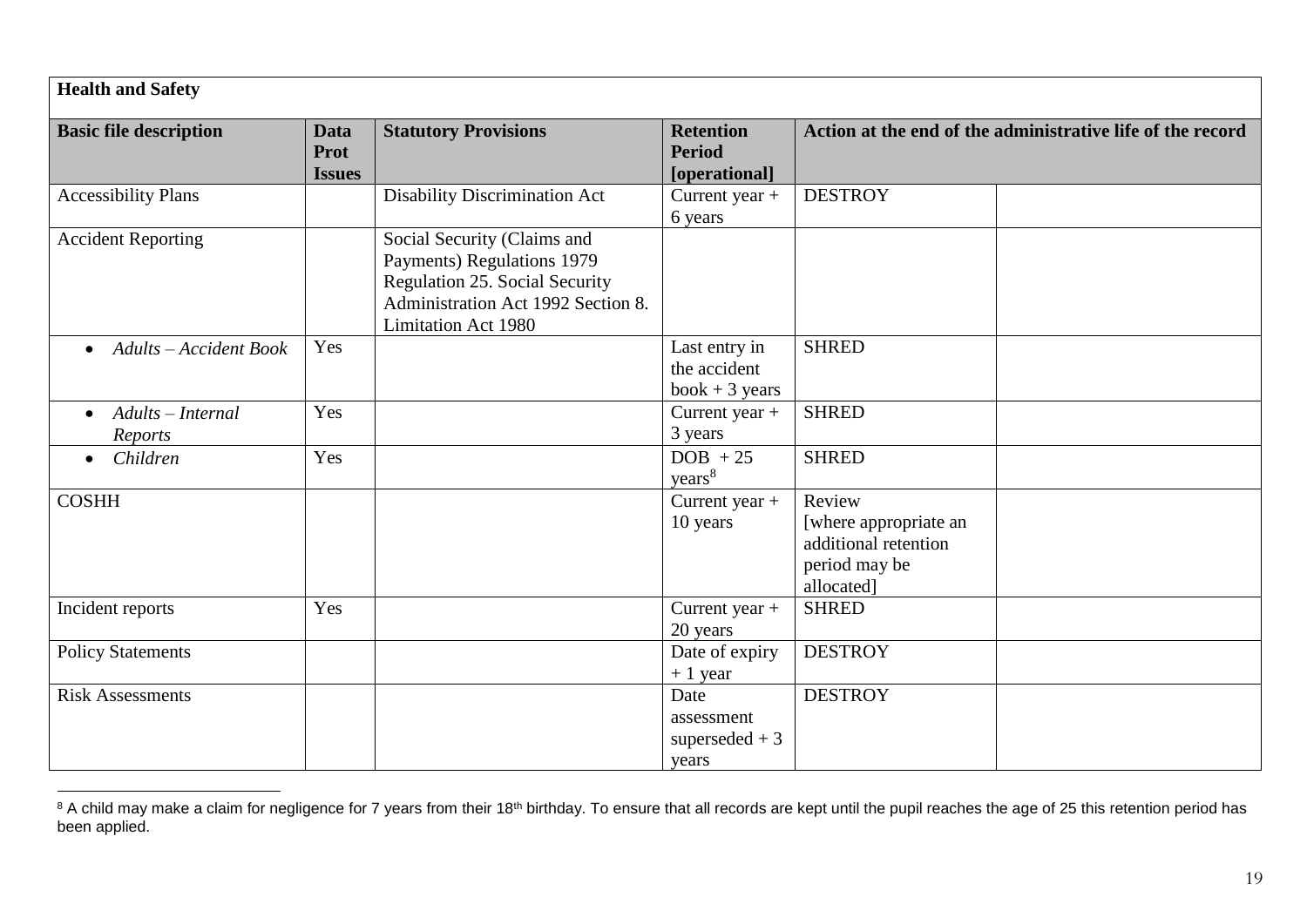| <b>Health and Safety</b>                                                                                              |                                      |                             |                                                    |                                                            |  |
|-----------------------------------------------------------------------------------------------------------------------|--------------------------------------|-----------------------------|----------------------------------------------------|------------------------------------------------------------|--|
| <b>Basic file description</b>                                                                                         | Data<br><b>Prot</b><br><b>Issues</b> | <b>Statutory Provisions</b> | <b>Retention</b><br><b>Period</b><br>[operational] | Action at the end of the administrative life of the record |  |
| Process of monitoring of areas<br>where employees and persons<br>are likely to have come in<br>contact with asbestos  |                                      |                             | Last action $+$<br>40 years                        | <b>DESTROY</b>                                             |  |
| Process of monitoring of areas<br>where employees and persons<br>are likely to have come in<br>contact with radiation |                                      |                             | Last action $+$<br>50 years                        | <b>DESTROY</b>                                             |  |
| Fire Precautions log books                                                                                            |                                      |                             | Current year $+$<br>6 years                        | <b>DESTROY</b>                                             |  |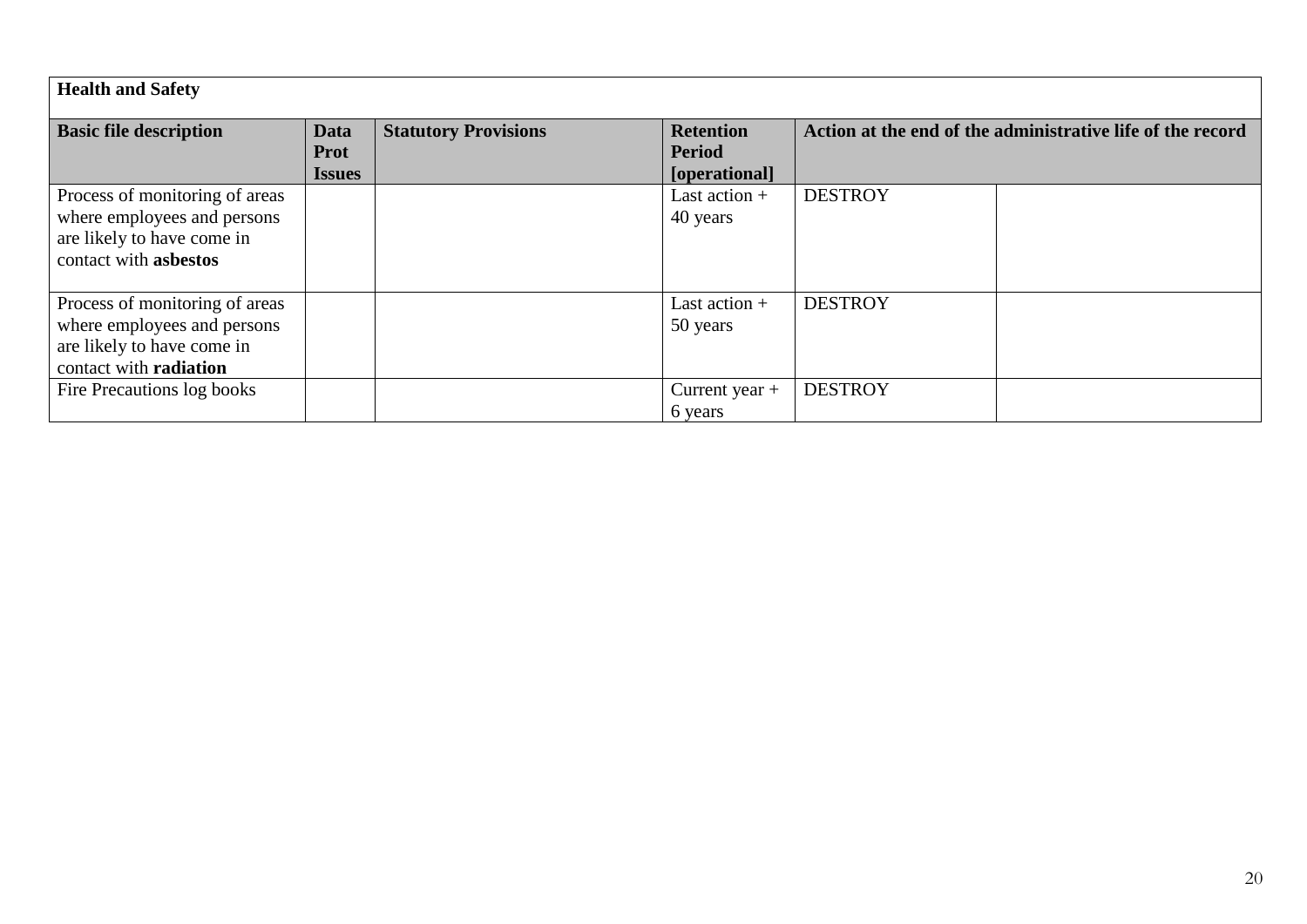| <b>Administrative</b>                                    |                               |                                       |                                                                                         |                                                                 |                                                                                                                   |
|----------------------------------------------------------|-------------------------------|---------------------------------------|-----------------------------------------------------------------------------------------|-----------------------------------------------------------------|-------------------------------------------------------------------------------------------------------------------|
| <b>Basic file description</b>                            | Data<br>Prot<br><b>Issues</b> | <b>Statutory</b><br><b>Provisions</b> | <b>Retention Period</b><br>[operational]                                                | Action at the end of the administrative life of the record      |                                                                                                                   |
| <b>Employer's Liability</b>                              |                               |                                       | Permanent whilst the                                                                    | Retain for 40 years after school                                |                                                                                                                   |
| certificate<br>Inventories of equipment<br>and furniture |                               |                                       | school is open<br>Disposal of last item $+$<br>6 years or date<br>superseded $+6$ years | has closed<br><b>DESTROY</b>                                    |                                                                                                                   |
| General file series                                      |                               |                                       | Current year $+5$ years                                                                 | Review to see whether a further<br>retention period is required | <b>Transfer to Archives</b><br>[The appropriate archivist will then take<br>a sample for permanent preservation]  |
| School brochure/prospectus                               |                               |                                       | Current year $+3$ years                                                                 |                                                                 | <b>Transfer to Archives</b><br>[The appropriate archivist will then take<br>a sample for permanent preservation]  |
| Circulars<br>(staff/parents/pupils)                      |                               |                                       | Current year $+1$ year                                                                  | <b>DESTROY</b>                                                  |                                                                                                                   |
| Newsletters, ephemera                                    |                               |                                       | Current year $+1$ year                                                                  | Review to see whether a further<br>retention period is required | <b>Transfer to Archives</b><br>[The appropriate archivist will then take]<br>a sample for permanent preservation] |
| Visitors' book                                           |                               |                                       | Current year $+2$ years                                                                 | Review to see whether a further<br>retention period is required | <b>Transfer to Archives</b><br>[The appropriate archivist will then take]<br>a sample for permanent preservation] |
| PTA/Old Pupils'<br><b>Associations</b>                   |                               |                                       | Current year $+ 6$ years                                                                | Review to see whether a further<br>retention period is required | <b>Transfer to Archives</b><br>The appropriate archivist will then take<br>a sample for permanent preservation]   |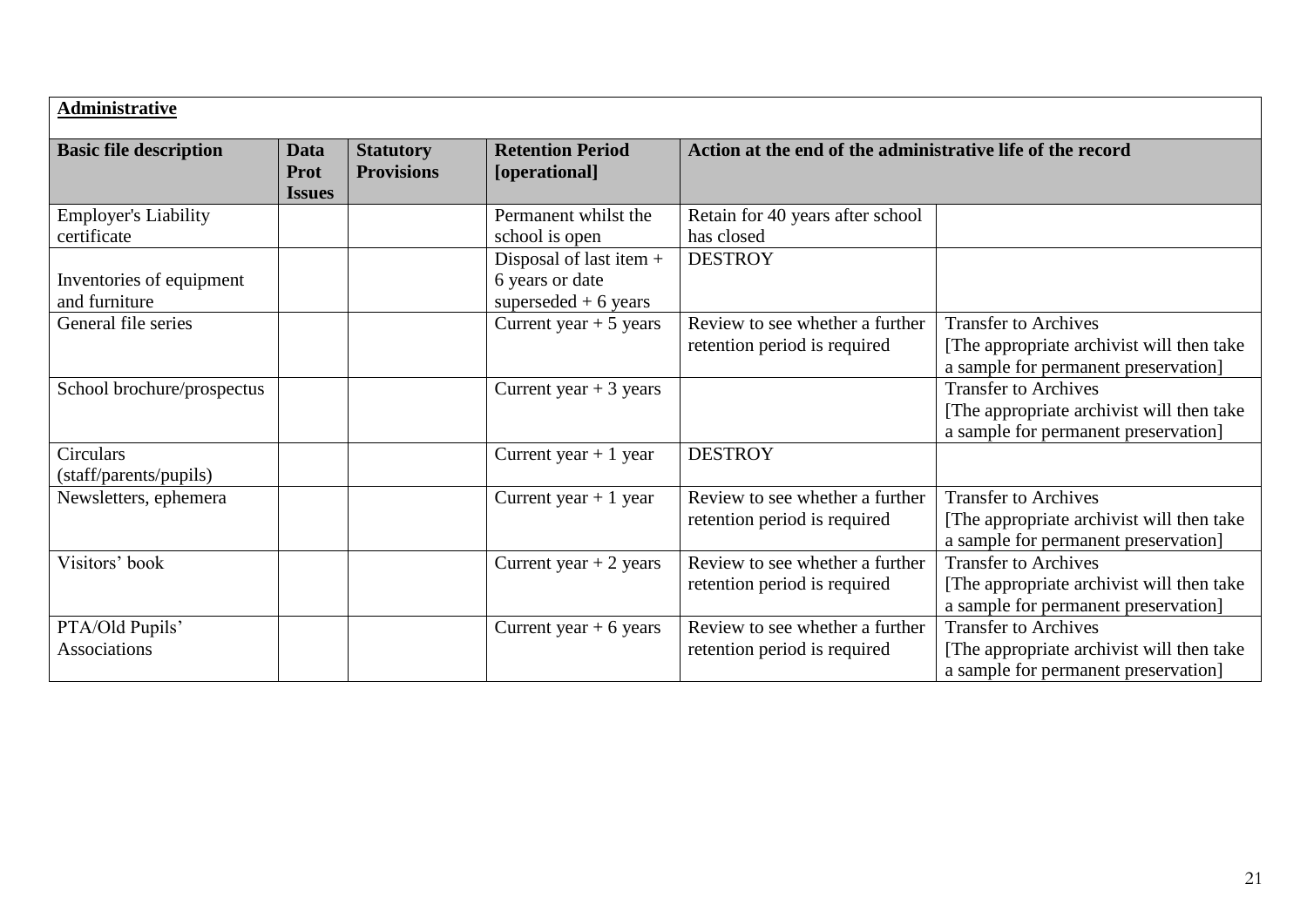#### **Finance Basic file description Data Prot Issues Statutory Provisions Retention Period [operational] Action at the end of the administrative life of the record** Annual Accounts Financial Regulations Current year + 6 years  $\vert$  (1) offer to the Archives Loans and grants Financial Regulations Date of last payment on  $\alpha$  loan + 12 years Review to see whether a further retention period is required Transfer to Archives [The appropriate archivist will then take a sample for permanent preservation] **Contracts** • under seal Contract completion  $date + 12 years$ **SHRED** • under signature  $|\hspace{.1cm}|$  Contract completion  $date + 6 years$ **SHRED** • monitoring records <br>
Current year + 2 years SHRED  $\frac{1}{2}$  Copy orders Copy orders Current year + 2 years SHRED Budget reports, budget monitoring etc Current year + 3 years SHRED Invoice, receipts and other records covered by the Financial Regulations Financial Regulations Current year + 6 years  $\vert$  SHRED Annual Budget and background papers Current year + 6 years  $\vert$  SHRED Order books and requisitions <br>Current year + 6 years SHRED Delivery Documentation and Current year + 6 years SHRED Debtors' Records <br>
Limitation Act 1980 Current year + 6 years  $\vert$  SHRED School Fund – Cheque books Current year + 3 years SHRED<br>School Fund – Paving in books Current year + 6 years SHRED School Fund – Paying in books<br>
School Fund – Ledger<br>
Current year + 6 years SHRED<br>
Current year + 6 years SHRED Current year  $+ 6$  years School Fund – Invoices<br>
School Fund – Receipts<br>
Current year + 6 years SHRED<br>
Current year + 6 years SHRED School Fund – Receipts **Current year + 6 years** School Fund – Receipts School Fund – Bank statements<br>
School Fund – School Journey books<br>
Current year + 6 years SHRED School Fund – School Journey books Current year + 6 years SHRED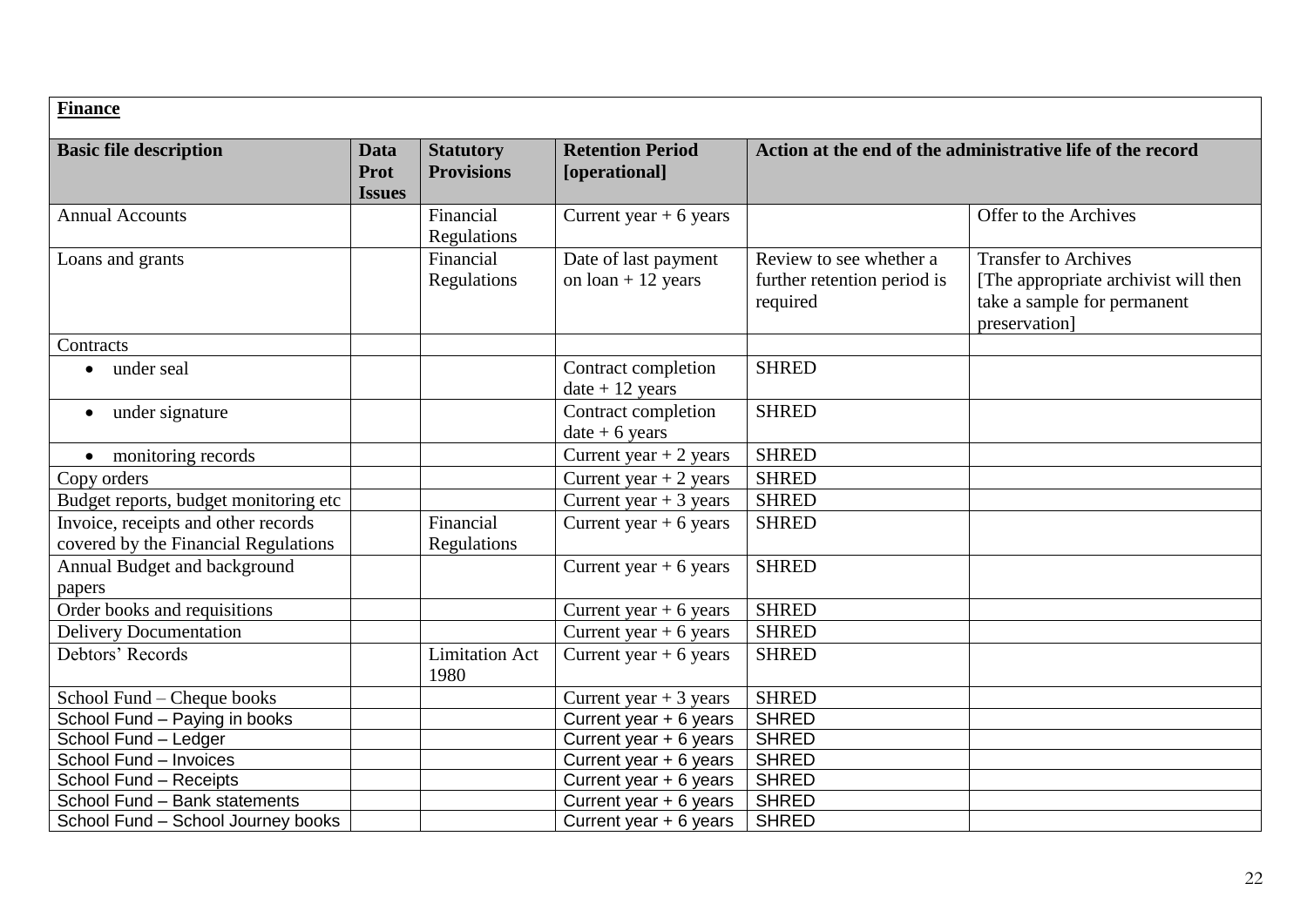# **Finance**

| <b>Basic file description</b>                               | Data<br><b>Prot</b><br><b>Issues</b> | <b>Statutory</b><br><b>Provisions</b> | <b>Retention Period</b><br>[operational] | Action at the end of the administrative life of the record |  |
|-------------------------------------------------------------|--------------------------------------|---------------------------------------|------------------------------------------|------------------------------------------------------------|--|
| Applications for free school meals,<br>travel, uniforms etc |                                      |                                       | Whilst child at school                   | <b>SHRED</b>                                               |  |
| Student grant applications                                  |                                      |                                       | Current year $+3$ years                  | <b>SHRED</b>                                               |  |
| Free school meals registers                                 | Yes                                  | Financial<br>Regulations              | Current year $+ 6$ years                 | <b>SHRED</b>                                               |  |
| Petty cash books                                            |                                      | Financial<br>Regulations              | Current year $+ 6$ years                 | <b>SHRED</b>                                               |  |

| <b>Property</b>                               |                                             |                                       |                                          |                                                                      |                      |
|-----------------------------------------------|---------------------------------------------|---------------------------------------|------------------------------------------|----------------------------------------------------------------------|----------------------|
| <b>Basic file description</b>                 | Data<br>Prot<br><i><u><b>Issues</b></u></i> | <b>Statutory</b><br><b>Provisions</b> | <b>Retention Period</b><br>[operational] | Action at the end of the administrative life of the<br>record        |                      |
| <b>Title Deeds</b>                            |                                             |                                       | Permanent                                | These should follow the property                                     | Offer to<br>Archives |
| Plans                                         |                                             |                                       | Permanent                                | Retain until superseded then offer to<br>archives before destruction | Offer to<br>Archives |
| Maintenance and contractors                   |                                             | Financial<br>Regulations              | Current year $+ 6$ years                 | <b>DESTROY</b>                                                       |                      |
| Leases                                        |                                             |                                       | Expiry of lease $+6$<br>vears            | <b>DESTROY</b>                                                       |                      |
| Lettings                                      |                                             |                                       | Current year $+3$ years                  | <b>DESTROY</b>                                                       |                      |
| Burglary, theft and vandalism report<br>forms |                                             |                                       | Current year $+ 6$ years                 | <b>SHRED</b>                                                         |                      |
| Maintenance log books                         |                                             |                                       | Last entry $+10$ years                   | <b>DESTROY</b>                                                       |                      |
| Contractors' Reports                          |                                             |                                       | Current year $+ 6$ years                 | <b>DESTROY</b>                                                       |                      |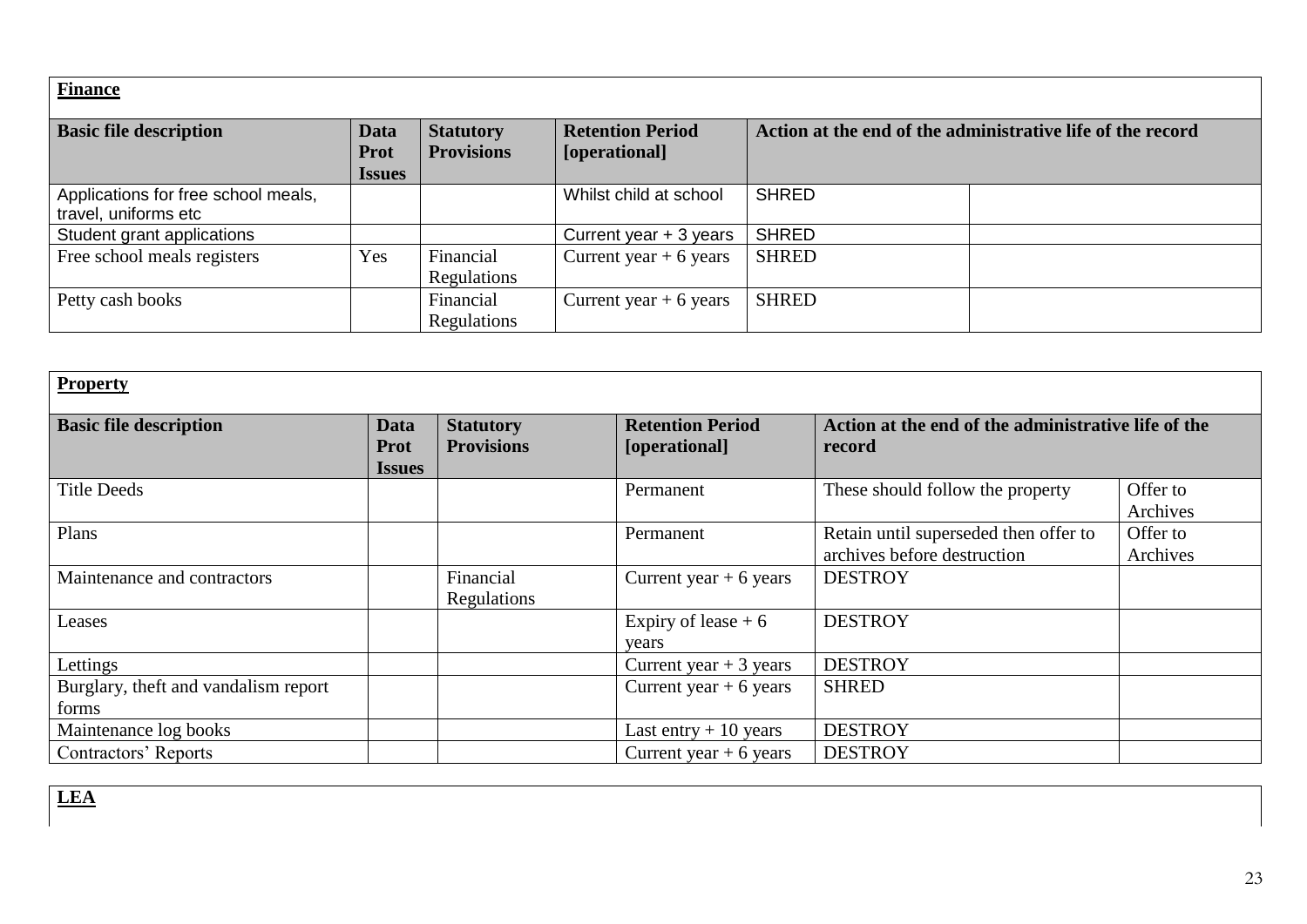| <b>Basic file</b><br>description | Data<br><b>Prot</b> | <b>Statutory</b><br><b>Provisions</b> | [operational]        | Retention Period   Action at the end of the administrative life of the record |                                             |  |
|----------------------------------|---------------------|---------------------------------------|----------------------|-------------------------------------------------------------------------------|---------------------------------------------|--|
|                                  | <b>Issue</b>        |                                       |                      |                                                                               |                                             |  |
|                                  |                     |                                       |                      |                                                                               |                                             |  |
| Secondary transfer               | Yes                 |                                       | Current year $+2$    | <b>SHRED</b>                                                                  |                                             |  |
| sheets (Primary)                 |                     |                                       | vears                |                                                                               |                                             |  |
| Attendance returns               | Yes                 |                                       | Current year $+1$    | <b>DESTROY</b>                                                                |                                             |  |
|                                  |                     |                                       | year                 |                                                                               |                                             |  |
| Circulars from LEA               |                     |                                       | Whilst operationally | Review to see whether a further                                               | <b>Transfer to Archives</b>                 |  |
|                                  |                     |                                       | required             | retention period is required                                                  | [The appropriate archivist will then take a |  |
|                                  |                     |                                       |                      |                                                                               | sample for permanent preservation]          |  |

| <b>DfES</b>                         |                                      |                                       |                                                         |                                                                 |                                                                                                                   |  |
|-------------------------------------|--------------------------------------|---------------------------------------|---------------------------------------------------------|-----------------------------------------------------------------|-------------------------------------------------------------------------------------------------------------------|--|
| <b>Basic file</b><br>description    | Data<br><b>Prot</b><br><i>Issues</i> | <b>Statutory</b><br><b>Provisions</b> | <b>Retention Period</b><br>[operational]                | Action at the end of the administrative life of the record      |                                                                                                                   |  |
| <b>HMI</b> reports                  |                                      |                                       | These do not need to be kept<br>any longer              |                                                                 | <b>Transfer to Archives</b><br>[The appropriate archivist will then take<br>a sample for permanent preservation]  |  |
| <b>OFSTED</b> reports<br>and papers |                                      |                                       | Replace former report with<br>any new inspection report | Review to see whether a further<br>retention period is required | <b>Transfer to Archives</b><br>[The appropriate archivist will then take]<br>a sample for permanent preservation] |  |
| Returns                             |                                      |                                       | Current year $+ 6$ years                                | <b>DESTROY</b>                                                  |                                                                                                                   |  |
| Circulars from<br><b>DfES</b>       |                                      |                                       | Whilst operationally required                           | Review to see whether a further<br>retention period is required | <b>Transfer to Archives</b><br>[The appropriate archivist will then take]<br>a sample for permanent preservation  |  |